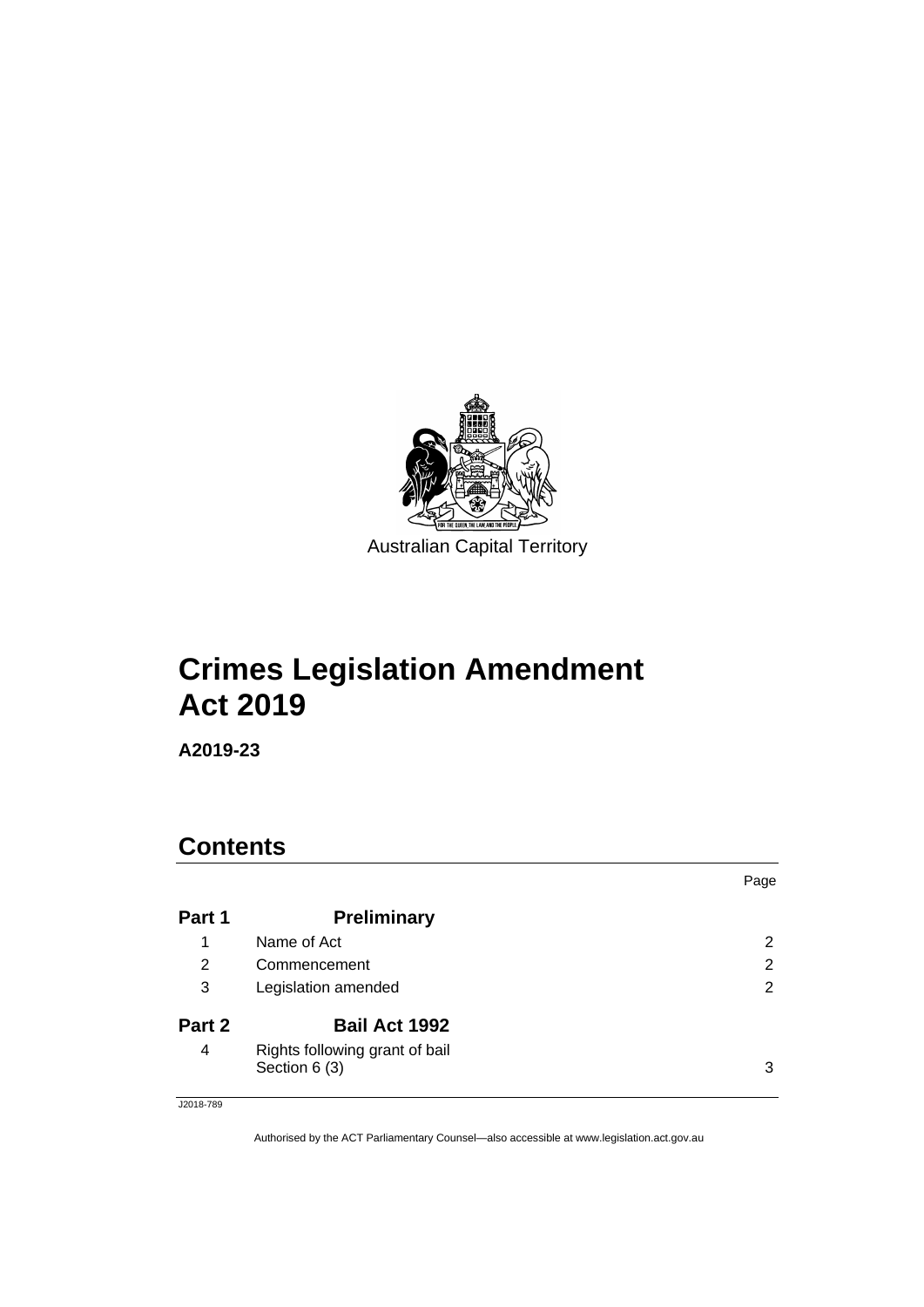| Contents |
|----------|
|----------|

| . .<br>×<br>۰.<br>× |
|---------------------|
|---------------------|

| contents 2 | Crimes Legislation Amendment Act 2019                                                                  | A2019-23       |
|------------|--------------------------------------------------------------------------------------------------------|----------------|
| 24         | Acts endangering life etc<br>Section 27 (1), new definitions                                           | 18             |
| Part 5     | <b>Crimes Act 1900</b>                                                                                 |                |
| 23         | Schedule 1, item 8                                                                                     | 17             |
| 22         | Other narcotic substances<br>Schedule 1, new section 1.1                                               | 17             |
| Part 4     | <b>Confiscation of Criminal Assets</b><br><b>Regulation 2003</b>                                       |                |
| 21         | Dictionary, new definition of shareable                                                                | 16             |
| 20         | Dictionary, definition of reserved funds                                                               | 16             |
| 19         | Dictionary, new definitions                                                                            | 15             |
| 18         | Dictionary, definitions of distributable funds and equitable sharing<br>program                        | 15             |
| 17         | Dictionary, new definitions                                                                            | 14             |
| 16         | New division 10.3                                                                                      | 10             |
| 15         | Purposes of trust fund<br>New section 132 (1) (g)                                                      | 10             |
| 14         | Payments into trust fund<br>New section $131(1)$ (i)                                                   | 9              |
| 13         | Section 129 (2), new definition of proceeds of an unlawful activity                                    | 9              |
| 12         | Meaning of equitable sharing program<br>Section 129 (1)                                                | 9              |
| 11         | Section 128                                                                                            | 9              |
| 10         | Section 128 heading                                                                                    | 8              |
| 9          | New division 10.1 etc                                                                                  | $\overline{7}$ |
| 8          | New section 90 (2)                                                                                     | $\overline{7}$ |
| 7          | Meaning of narcotic substance and property for div 7.3<br>Section 90, definition of narcotic substance | 7              |
| Part 3     | <b>Confiscation of Criminal Assets Act 2003</b>                                                        |                |
| 6          | Section 56A                                                                                            | 3              |
|            | Section 20 (1) (b) (ii)                                                                                | 3              |

5 [Power in relation to bail—Magistrates Court](#page-6-2)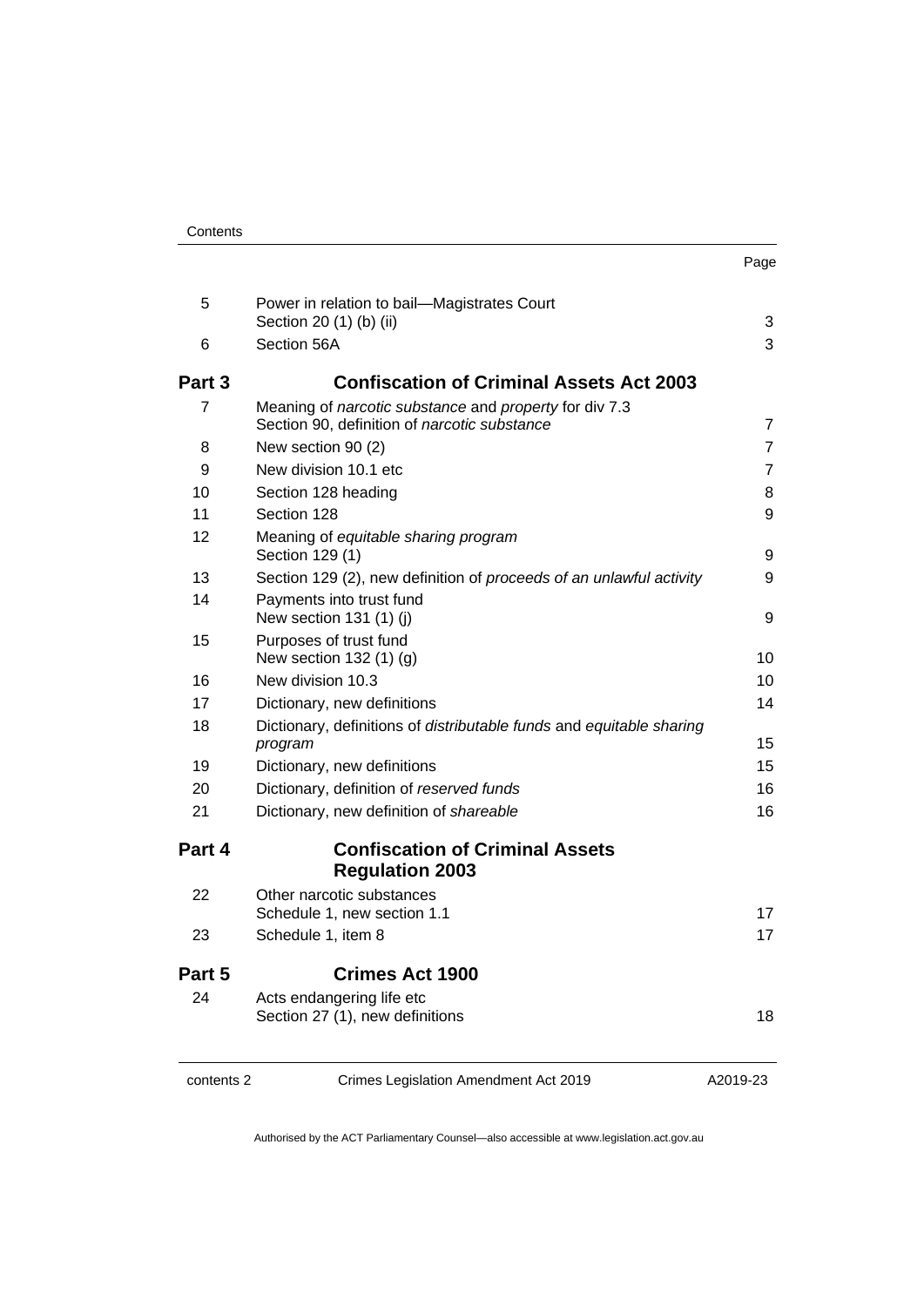| Contents |
|----------|
|----------|

| я<br>C<br>ı<br>ı |
|------------------|

| 25      | Acts endangering health etc<br>Section 28 (1), new definitions                        | 18       |
|---------|---------------------------------------------------------------------------------------|----------|
| Part 6  | <b>Criminal Code 2002</b>                                                             |          |
| 26      | Definitions---ch 6                                                                    |          |
| 27      | Section 600, definition of cannabis<br>New section 600 (2)                            | 19<br>19 |
|         |                                                                                       |          |
| Part 7  | <b>Criminal Code Regulation 2005</b>                                                  |          |
| 28      | Prohibited substances                                                                 | 20       |
| 29      | Schedule 1, part 1.2, item 36<br>Dictionary, new definition of cannabis food product  | 20       |
|         |                                                                                       |          |
| Part 8  | <b>Drugs of Dependence Act 1989</b>                                                   |          |
| 30      | New part 2 heading                                                                    | 21       |
| 31      | New section 6                                                                         | 21       |
| 32      | Dictionary, definition of cannabis, paragraph (b)                                     | 23       |
| 33      | Dictionary, new definition of cannabis food product                                   | 23       |
| Part 9  | <b>Family Violence Act 2016</b>                                                       |          |
| 34      | Giving evidence by affidavit for interim order<br>Section 62A (2) (b)                 | 24       |
| 35      | New section 70G                                                                       | 24       |
| Part 10 | <b>Firearms Act 1996</b>                                                              |          |
| 36      | Offence-unauthorised possession or use of prohibited firearms<br>Section 42 (b)       | 25       |
| 37      | Section 42, note                                                                      | 25       |
| 38      | New section 42 (2)                                                                    | 25       |
| 39      | Offence—unauthorised possession or use of firearms other than<br>prohibited firearms  |          |
|         | Section 43 (1) (b)                                                                    | 26       |
| 40      | Section 43 (1), note                                                                  | 26       |
| 41      | New section 43 (1A)                                                                   | 26       |
| 42      | Offence—disposal of firearms by unauthorised holders generally<br>Section 237 (1) (b) | 27       |
|         |                                                                                       |          |

A2019-23

Crimes Legislation Amendment Act 2019

contents 3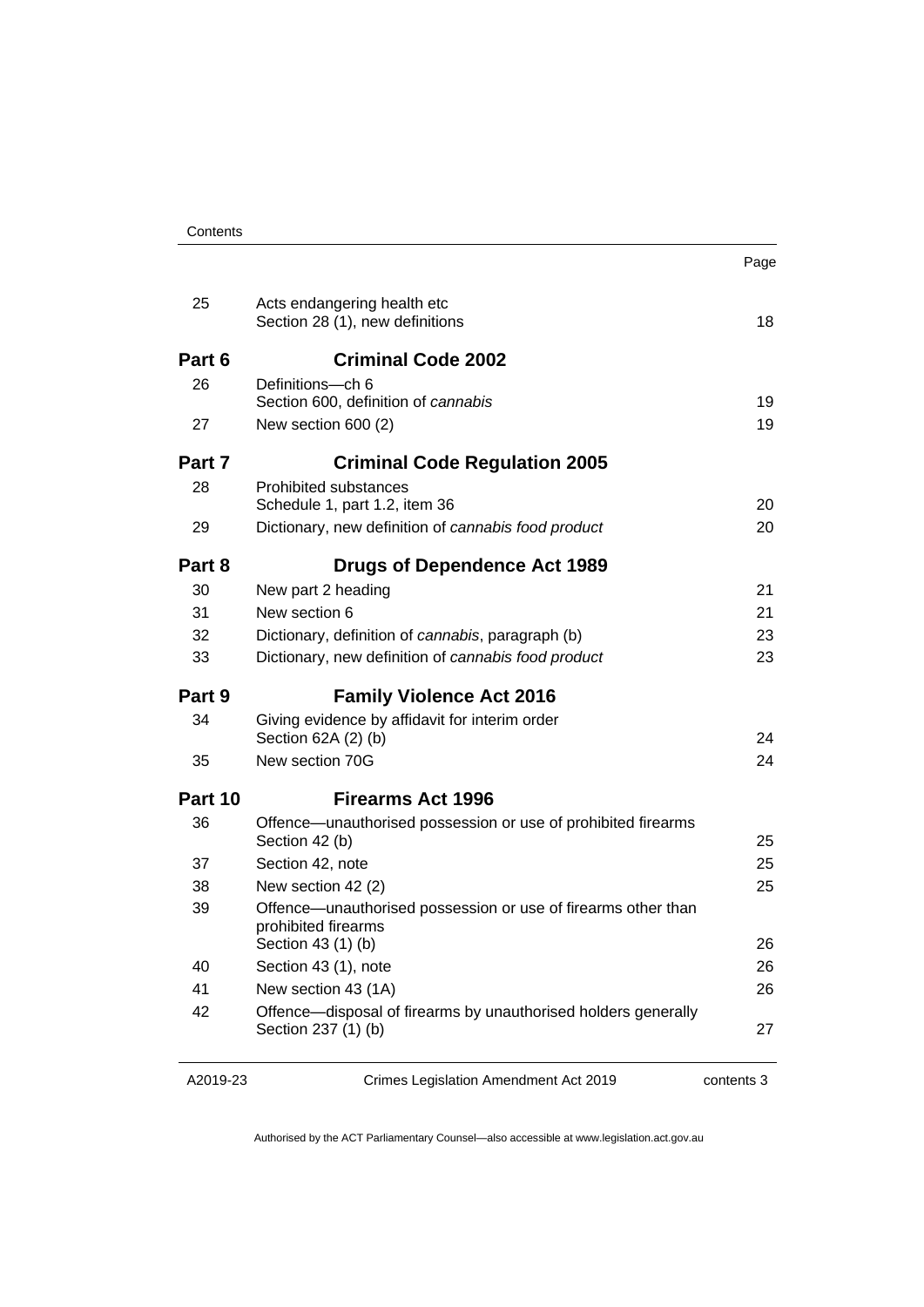| Page |
|------|
|------|

| 43      | Section 237 (2), new note                                                                                                                          | 27 |
|---------|----------------------------------------------------------------------------------------------------------------------------------------------------|----|
| 44      | New section 237 (3)                                                                                                                                | 27 |
| 45      | Offence-disposal of inherited firearms                                                                                                             |    |
|         | Section 238 (b)                                                                                                                                    | 28 |
| 46      | New section 238 (2)                                                                                                                                | 28 |
| 47      | Offence-possessing ammunition generally<br>Section 249 (1) (b)                                                                                     | 29 |
| 48      | Section 249 (2), new note                                                                                                                          | 29 |
| 49      | Section 249 (3), new note                                                                                                                          | 29 |
| 50      | New section 249 (5)                                                                                                                                | 30 |
| Part 11 | <b>Medicines, Poisons and Therapeutic Goods</b>                                                                                                    |    |
|         | <b>Act 2008</b>                                                                                                                                    |    |
| 51      | Meaning of <i>prohibited substance</i> and <i>schedule</i> 10 substance—Act<br>Section 13, definition of <i>prohibited substance</i> , except note | 31 |
| 52      | New section 13 (2)                                                                                                                                 | 31 |
| Part 12 | <b>Personal Violence Act 2016</b>                                                                                                                  |    |
| 53      | Giving evidence by affidavit for interim order<br>Section 57A (2) (b)                                                                              | 32 |
| 54      | New section 64G                                                                                                                                    | 32 |
| Part 13 | Road Transport (Alcohol and Drugs) Act 1977                                                                                                        |    |
| 55      | Prescribed drug in oral fluid or blood—driver or driver trainer<br>New section 20 (3A)                                                             | 33 |
| 56      | Section 20 (5), new definition of cannabis food product                                                                                            | 33 |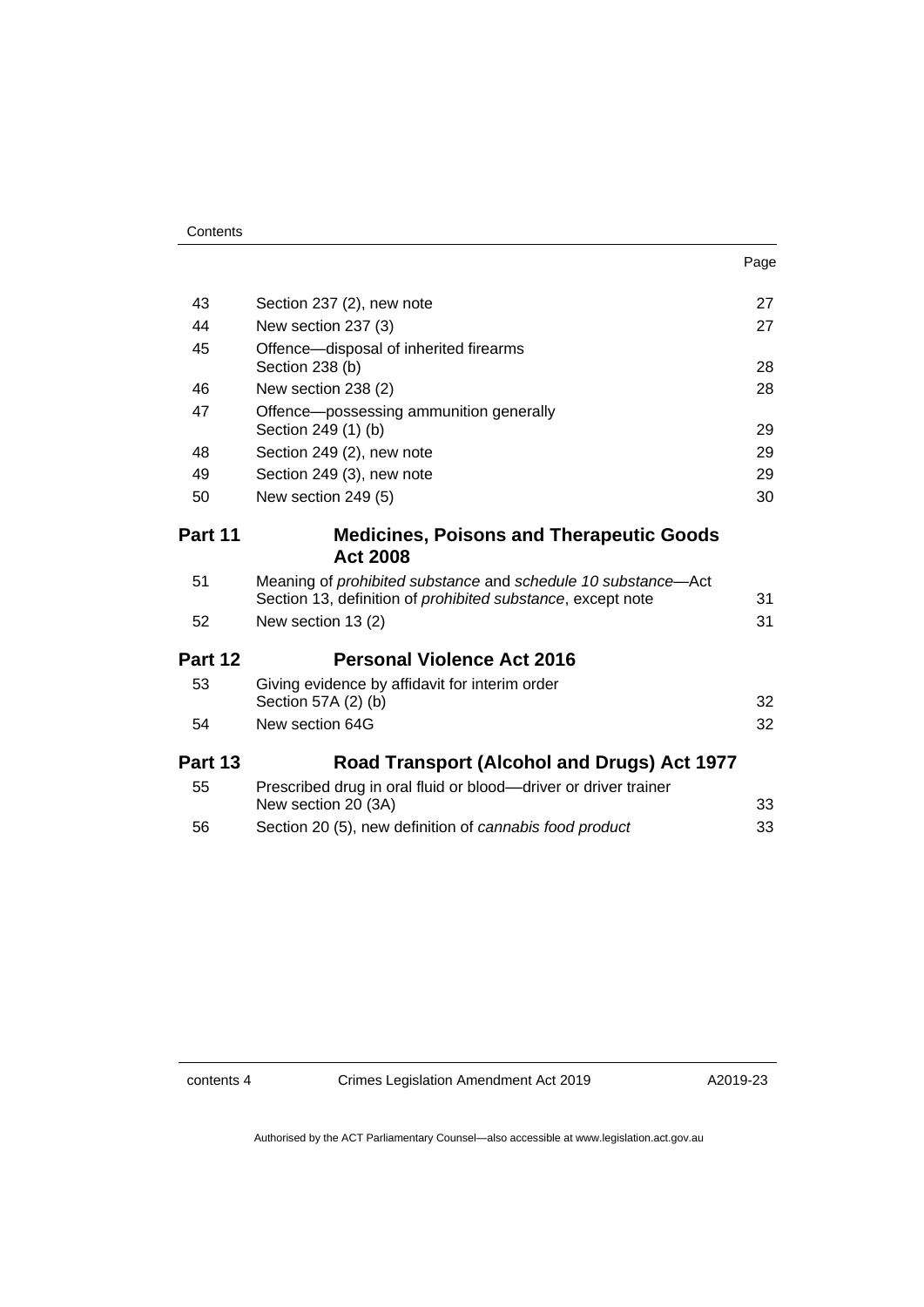

# **Crimes Legislation Amendment Act 2019**

**A2019-23**

I

An Act to amend legislation about crimes, and for other purposes

The Legislative Assembly for the Australian Capital Territory enacts as follows:

J2018-789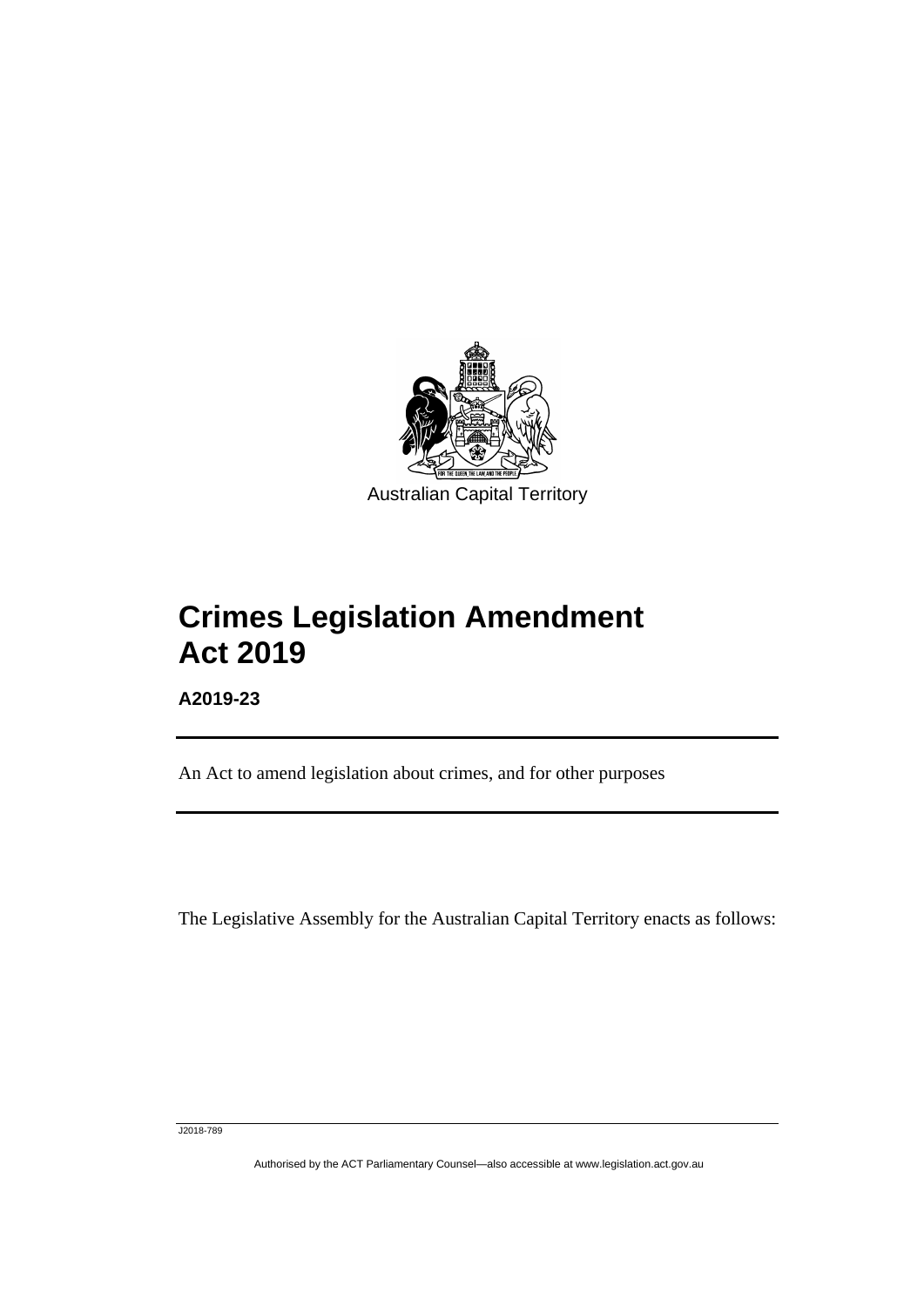#### **Part 1** Preliminary

Section 1

### <span id="page-5-0"></span>**Part 1 Preliminary**

### <span id="page-5-1"></span>**1 Name of Act**

This Act is the *Crimes Legislation Amendment Act 2019*.

### <span id="page-5-2"></span>**2 Commencement**

- (1) This Act (other than part 2) commences on the 7th day after its notification day.
	- *Note* The naming and commencement provisions automatically commence on the notification day (see [Legislation Act,](http://www.legislation.act.gov.au/a/2001-14) s 75 (1)).
- (2) Part 2 commences on a day fixed by the Minister by written notice.
	- *Note* A single day or time may be fixed, or different days or times may be fixed, for the commencement of different provisions (se[e Legislation Act,](http://www.legislation.act.gov.au/a/2001-14) s 77 (1)).
- (3) If Part 2 has not commenced within 3 months beginning on this Act's notification day, it automatically commences on the first day after that period.

### <span id="page-5-3"></span>**3 Legislation amended**

This Act amends the legislation mentioned in parts 2 to 13.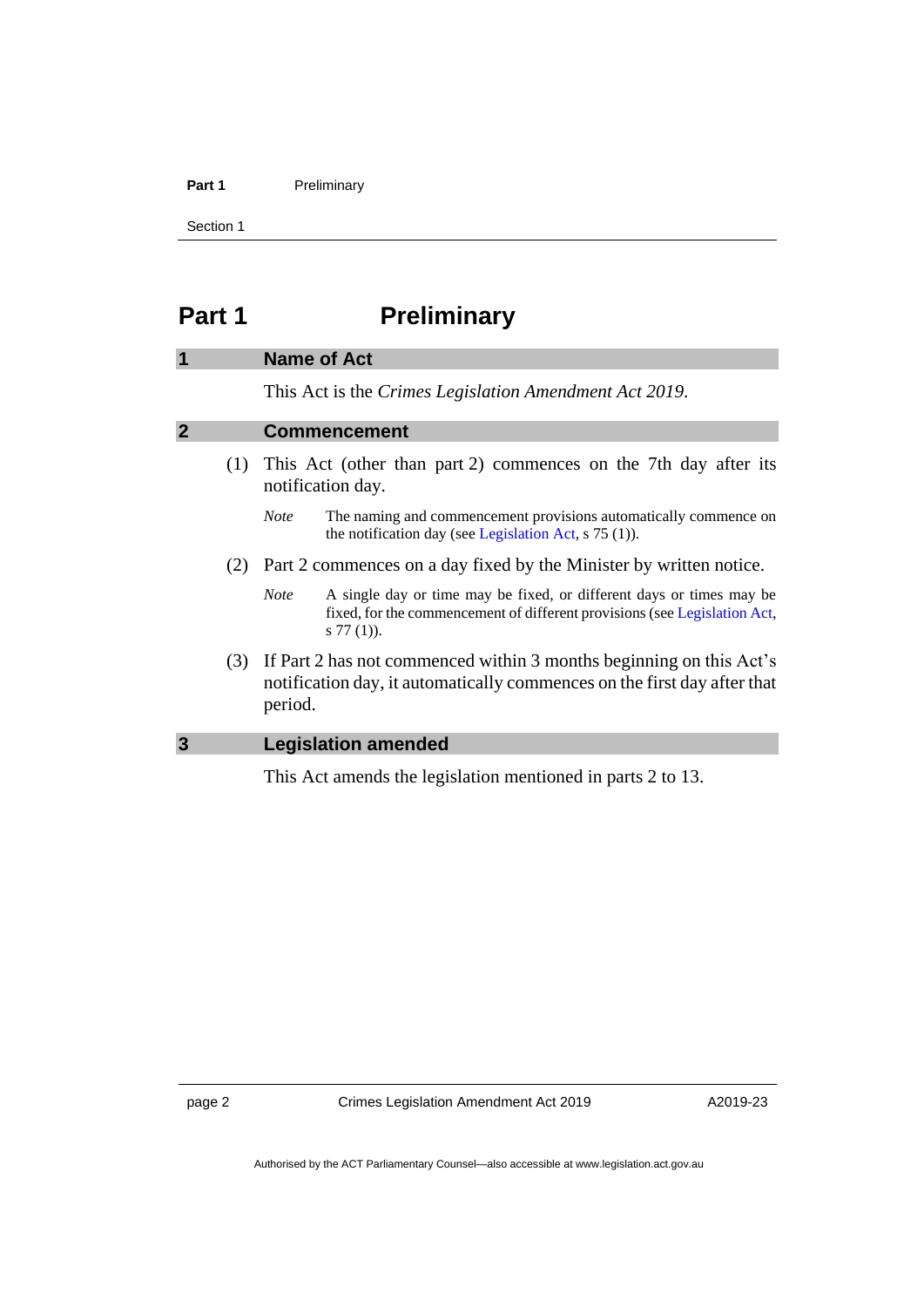### <span id="page-6-0"></span>**Part 2 Bail Act 1992**

### <span id="page-6-1"></span>**4 Rights following grant of bail Section 6 (3)**

*omit*

section 56A (Arrest without warrant of person on bail)

*substitute*

section 56A (Arrest for failure to comply with bail condition)

### <span id="page-6-2"></span>**5 Power in relation to bail—Magistrates Court Section 20 (1) (b) (ii)**

*omit*

section 56A (Arrest without warrant of person on bail)

*substitute*

section 56A (Arrest for failure to comply with bail condition)

<span id="page-6-3"></span>

*substitute*

### **56A Arrest for failure to comply with bail condition**

- (1) This section applies if—
	- (a) a person has been granted bail in the ACT or a State; and
		- *Note State* includes the Northern Territory (see [Legislation Act,](http://www.legislation.act.gov.au/a/2001-14) dict, pt 1).
	- (b) a police officer believes on reasonable grounds that the person—
		- (i) has failed to comply with a bail condition; or
		- (ii) will not comply with a bail condition.
- (2) A police officer may, without a warrant, arrest the person.

A2019-23

Crimes Legislation Amendment Act 2019

page 3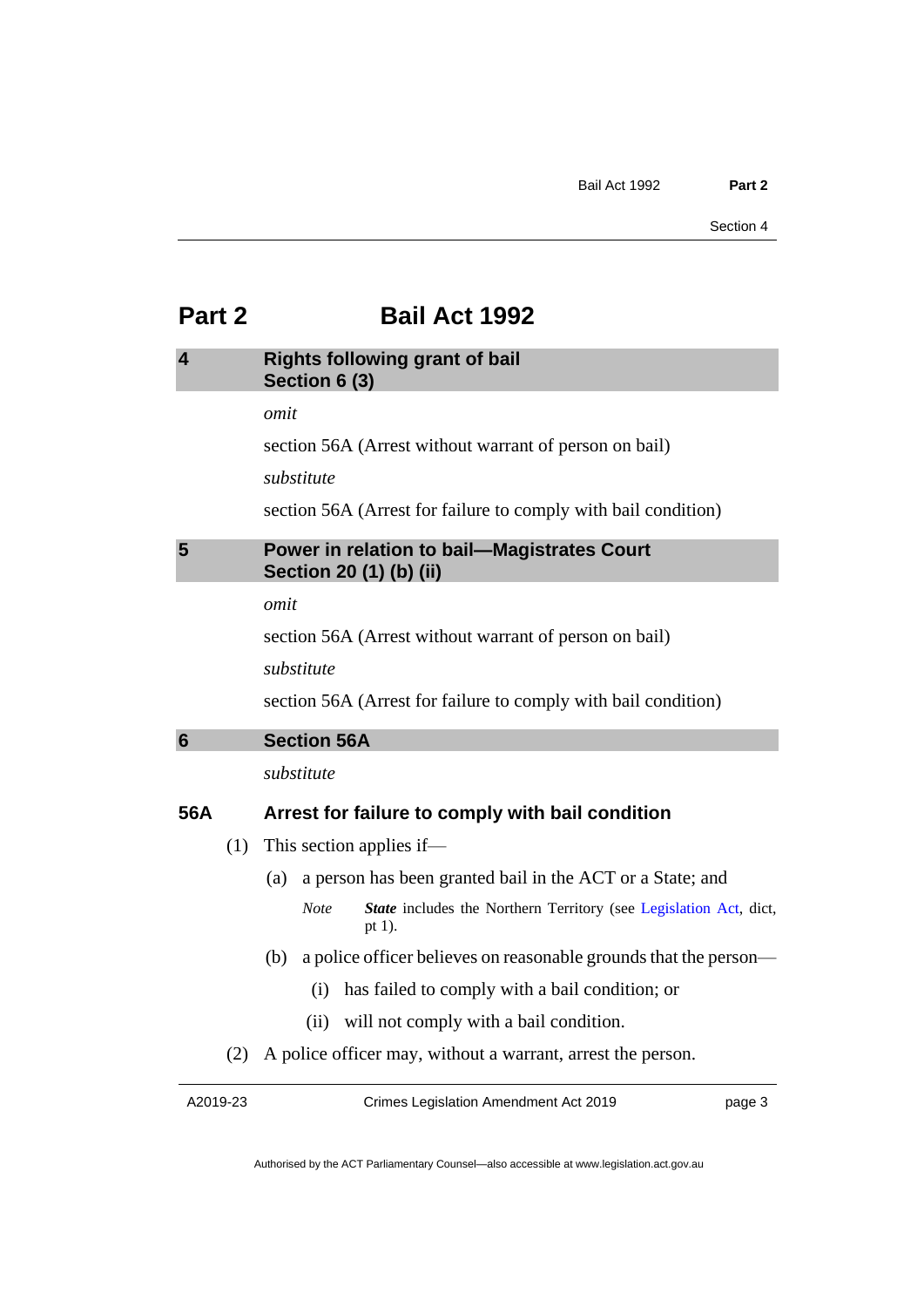### **Part 2** Bail Act 1992

Section 6

### **56AA Police power to enter premises to arrest**

- (1) This section applies if—
	- (a) a police officer has power under section 56A to arrest a person without a warrant; and
	- (b) the offence for which the person has been granted bail is a relevant offence; and
	- (c) the police officer believes on reasonable grounds that the person is on premises that are not a public place.
- (2) The police officer may enter the premises to search the premises for the person or to arrest the person, using the force that is necessary and reasonable in the circumstances.
- (3) However, the police officer must not enter a dwelling house under this section unless the police officer believes on reasonable grounds that—
	- (a) it is necessary having regard to the circumstances of the person's failure to comply, or expected failure to comply, with the bail condition; and
	- (b) it would not be reasonable to arrest the person somewhere else; and
	- (c) for entry before 6 am or after 9 pm on any day—
		- (i) it is necessary to do so to prevent the concealment, loss or destruction of evidence of a matter relating to whether the person has failed to comply, or will not comply, with a bail condition; or
		- (ii) it would not be practicable to arrest the person at another time.

page 4 Crimes Legislation Amendment Act 2019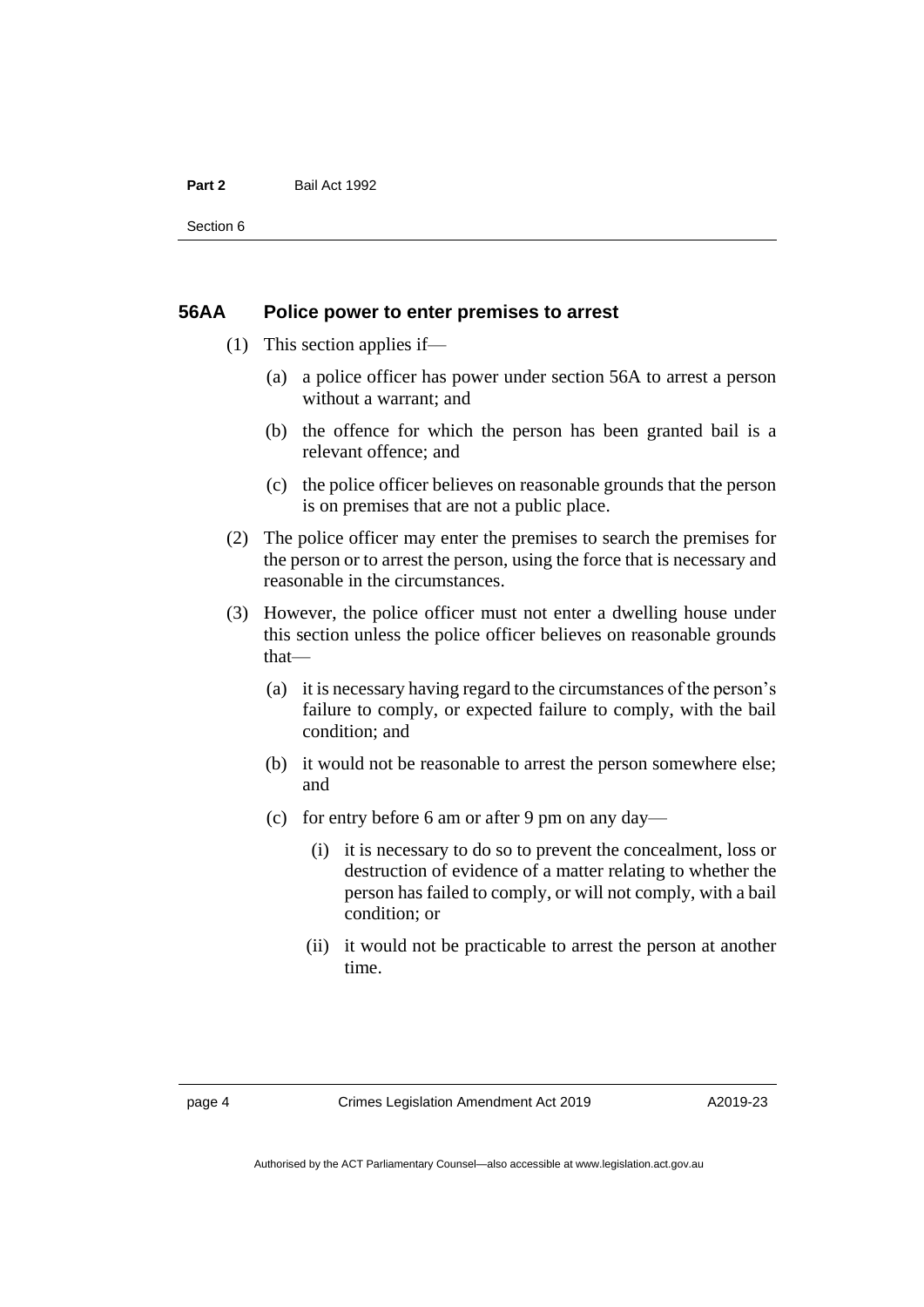(4) In this section:

*dwelling house*—see the *[Crimes Act](http://www.legislation.act.gov.au/a/1900-40) 1900*, section 220 (4). *premises*—see the *[Crimes Act](http://www.legislation.act.gov.au/a/1900-40) 1900*, section 185. *public place*—see the *[Crimes Act](http://www.legislation.act.gov.au/a/1900-40) 1900*, section 174. *relevant offence*—see the *[Crimes Act 1900](http://www.legislation.act.gov.au/a/1900-40)*, section 220 (4).

### **56AB Police officer must announce entry before entering**

- (1) A police officer must, before entering premises under section 56AA (2)-
	- (a) announce that the police officer is authorised to enter the premises; and
	- (b) give any person at the premises an opportunity to allow entry to the premises.
- (2) A police officer is not required to comply with subsection (1) if they believe on reasonable grounds that immediate entry to the premises is required to ensure—
	- (a) the safety of a person (including a police officer); or
	- (b) that the arrest is not frustrated.

### **56AC Police powers on arrest for failure to comply with bail condition**

The following sections of the *[Crimes Act](http://www.legislation.act.gov.au/a/1900-40) 1900* apply in relation to the arrest of a person under section 56A as if the person were arrested for an offence:

- (a) section 221 (Use of force in making arrest);
- (b) section 222 (Persons to be informed of grounds of arrest);
- (c) section 223 (Power to conduct frisk search of arrested person);

A2019-23

Crimes Legislation Amendment Act 2019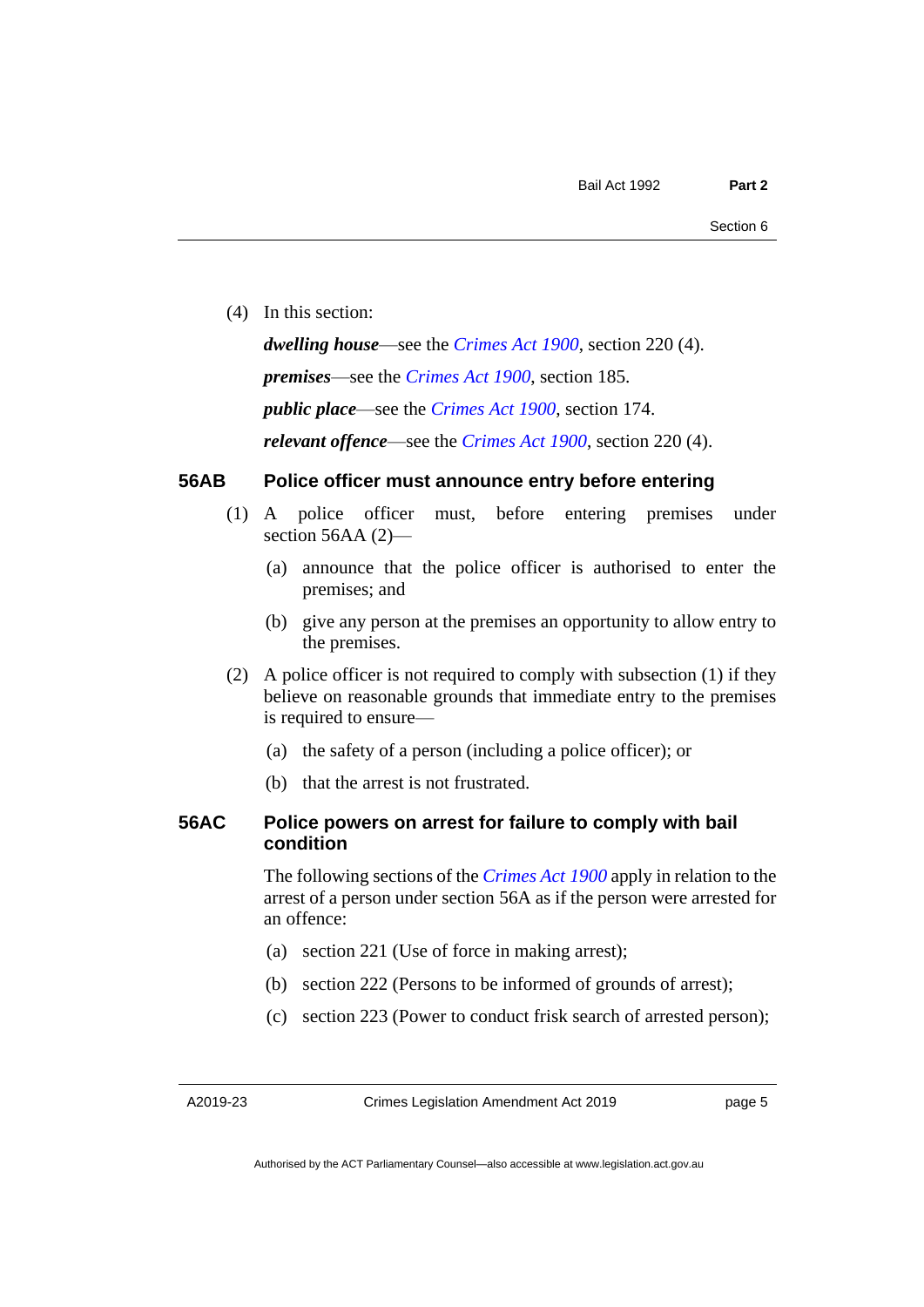- (d) section 224 (Power to conduct ordinary search of arrested person);
- (e) section 225 (Power to conduct search of arrested person's premises);
- (f) section 226 (Power to conduct search at police station);
- (g) section 227 (Power to conduct strip search);
- (h) section 228 (Rules for conduct of strip search);
- (i) section 229 (Safekeeping of things seized).

### **56AD Arrested person to be brought before court**

- (1) If a police officer arrests a person under section 56A, the police officer must bring the person before a court as soon as practicable.
- (2) The court may—
	- (a) for a person granted bail in the ACT—exercise the same powers in relation to bail as it has in relation to any other accused person in custody; or
	- (b) for a person granted bail in a State—
		- (i) release the person unconditionally; or
		- (ii) grant the person bail subject to the conditions that the court considers appropriate; or
		- (iii) remand the person in custody for a reasonable time while a warrant for the person's arrest is obtained from the State.
- (3) A release mentioned in subsection (2) (b) (i) does not affect the grant of bail in the State.
	- *Note State* includes the Northern Territory (see [Legislation Act,](http://www.legislation.act.gov.au/a/2001-14) dict, pt 1).

page 6 Crimes Legislation Amendment Act 2019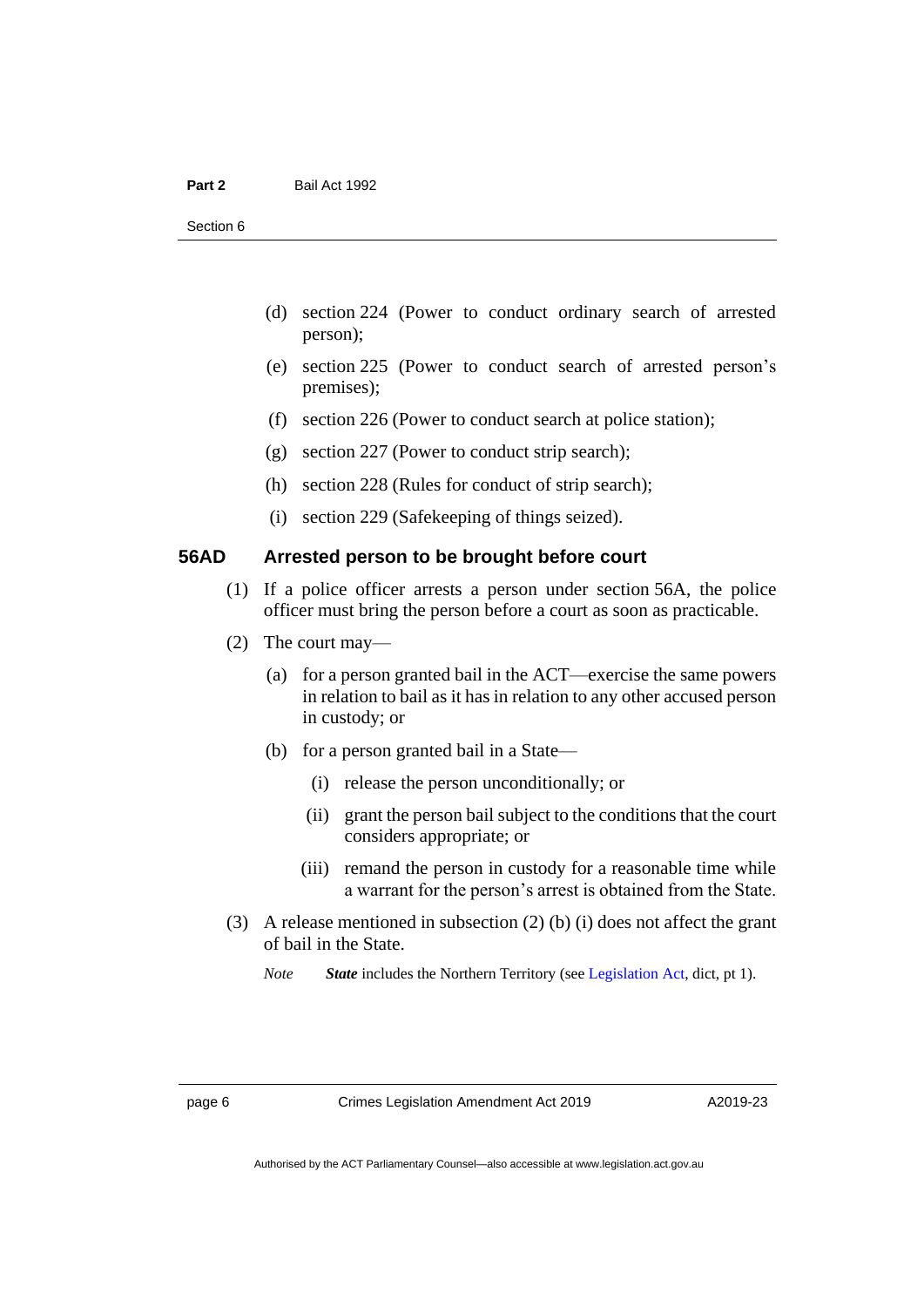### <span id="page-10-0"></span>**Part 3 Confiscation of Criminal Assets Act 2003**

### <span id="page-10-1"></span>**7 Meaning of** *narcotic substance* **and** *property* **for div 7.3 Section 90, definition of** *narcotic substance*

*substitute*

*narcotic substance*—

- (a) see the *[Customs Act](https://www.legislation.gov.au/Series/C1901A00006) 1901* (Cwlth), section 4; and
- (b) includes anything prescribed by regulation for this definition; but
- (c) does not include cannabis food products.

#### <span id="page-10-2"></span>**8 New section 90 (2)**

*insert*

(2) In this section:

*cannabis food product*—see the *[Drugs of Dependence Act](http://www.legislation.act.gov.au/a/alt_a1989-11co) 1989*, section 6.

### <span id="page-10-3"></span>**9 New division 10.1 etc**

*insert*

### **Division 10.1 Preliminary**

### **127A Definitions—pt 10**

In this part:

*corresponding proceeds*, of a State or the Territory—see the NCSUW agreement.

*Note State* includes the Northern Territory (see [Legislation Act,](http://www.legislation.act.gov.au/a/2001-14) dict).

Crimes Legislation Amendment Act 2019

page 7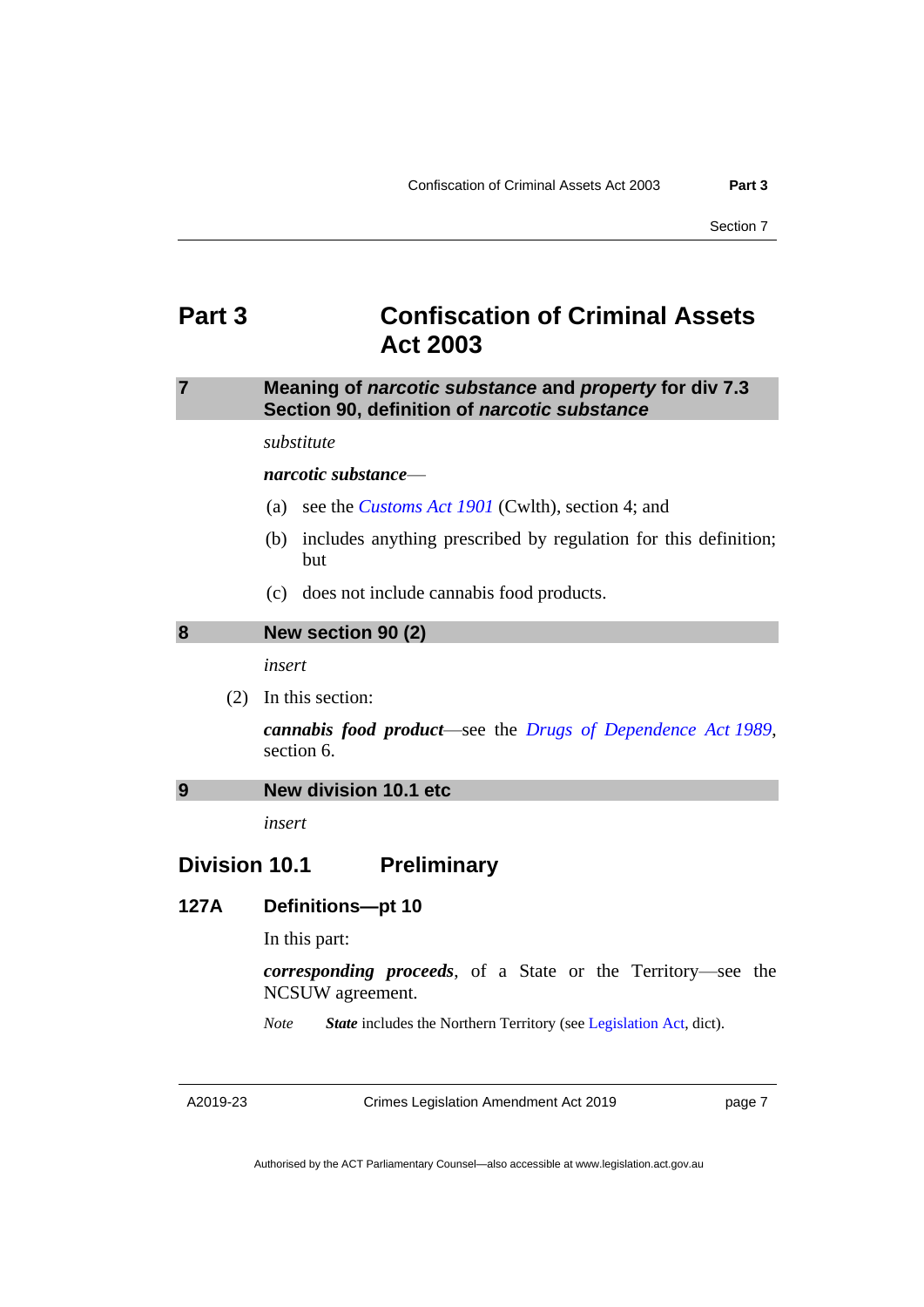*national cooperative scheme* means the national cooperative scheme on unexplained wealth.

*national cooperative scheme on unexplained wealth* means a scheme under which any or all of the following happen:

- (a) the Territory shares with the Commonwealth or a State, in accordance with division 10.3 (National cooperative scheme on unexplained wealth), any corresponding proceeds of the Territory that are shareable;
- (b) the Commonwealth shares with the Territory, in accordance with a law of the Commonwealth, any proceeds of confiscated assets that are shareable;
- (c) a State shares with the Territory, in accordance with a law of the State, any corresponding proceeds of the State that are shareable.

*NCSUW agreement* means the Intergovernmental Agreement on the National Cooperative Scheme on Unexplained Wealth, entered into by the Australian Capital Territory on 6 December 2018, as in force from time to time.

*proceeds of confiscated assets*—see the *[Proceeds of Crime Act](https://www.legislation.gov.au/Series/C2004A01022) 2002* (Cwlth), section 296 (3).

*shareable*, in relation to proceeds of confiscated assets or corresponding proceeds under the national cooperative scheme—see the NCSUW agreement.

### **Division 10.2 Establishment and payments into and out of the trust fund**

<span id="page-11-0"></span>

| 10 | <b>Section 128 heading</b> |  |  |
|----|----------------------------|--|--|
|----|----------------------------|--|--|

*substitute*

### **128 Definitions—div 10.2**

page 8 Crimes Legislation Amendment Act 2019

A2019-23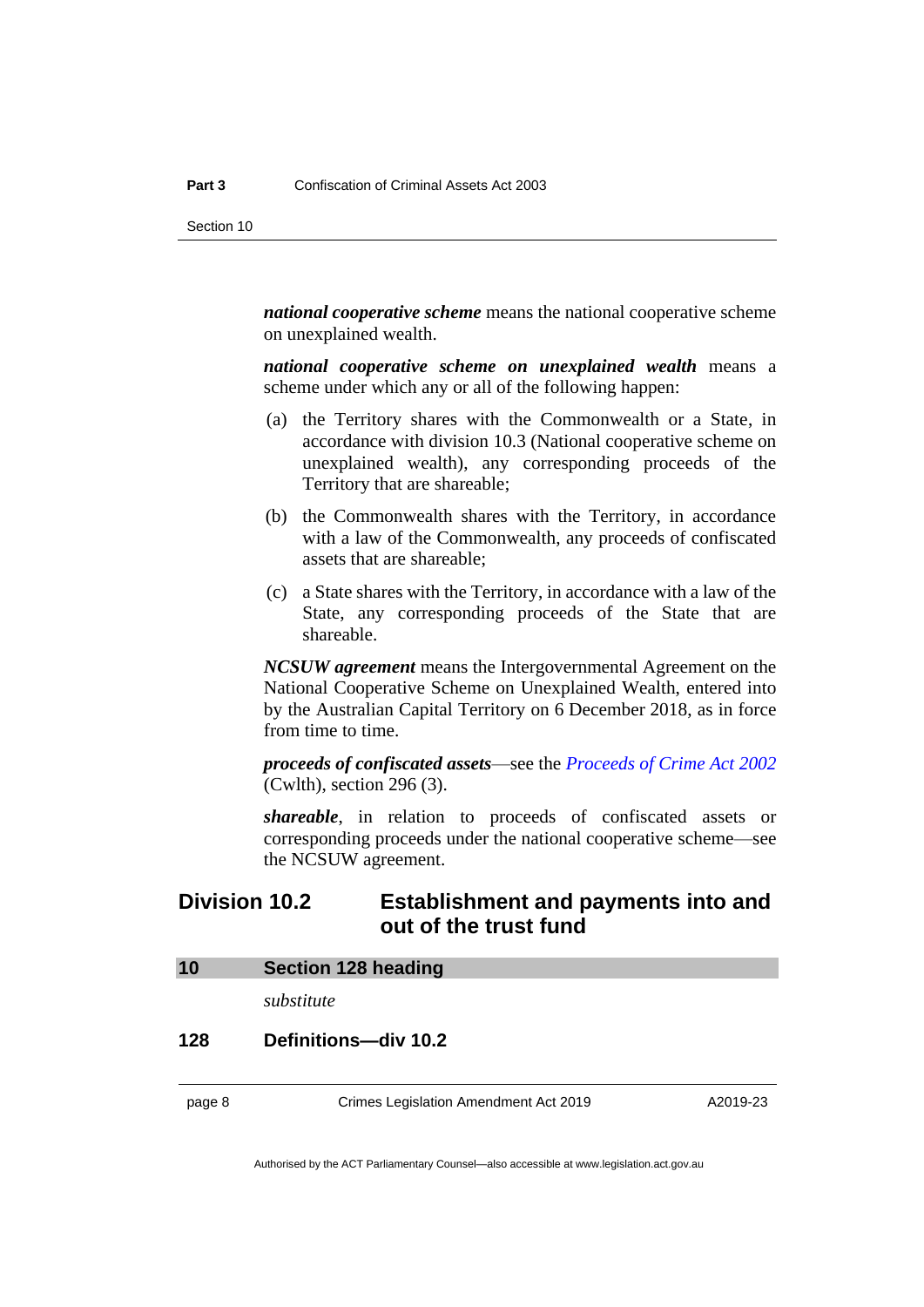Section 11

<span id="page-12-1"></span><span id="page-12-0"></span>

|    | <b>Section 128</b>                                                     |
|----|------------------------------------------------------------------------|
|    | omit                                                                   |
|    | In this part:                                                          |
|    | substitute                                                             |
|    | In this division:                                                      |
| 12 | <b>Meaning of equitable sharing program</b><br><b>Section 129 (1)</b>  |
|    | omit                                                                   |
|    | In this part:                                                          |
|    | substitute                                                             |
|    | In this division:                                                      |
| 13 | Section 129 (2), new definition of proceeds of an unlawful<br>activity |

<span id="page-12-2"></span>*insert*

*proceeds of an unlawful activity* do not include proceeds of confiscated assets, or corresponding proceeds, that are shareable under the national cooperative scheme.

*Note* Proceeds that are shareable are dealt with in div 10.3 under the national cooperative scheme on unexplained wealth.

### <span id="page-12-3"></span>**14 Payments into trust fund New section 131 (1) (j)**

*insert*

(j) amounts paid to the Territory under the national cooperative scheme.

Crimes Legislation Amendment Act 2019

page 9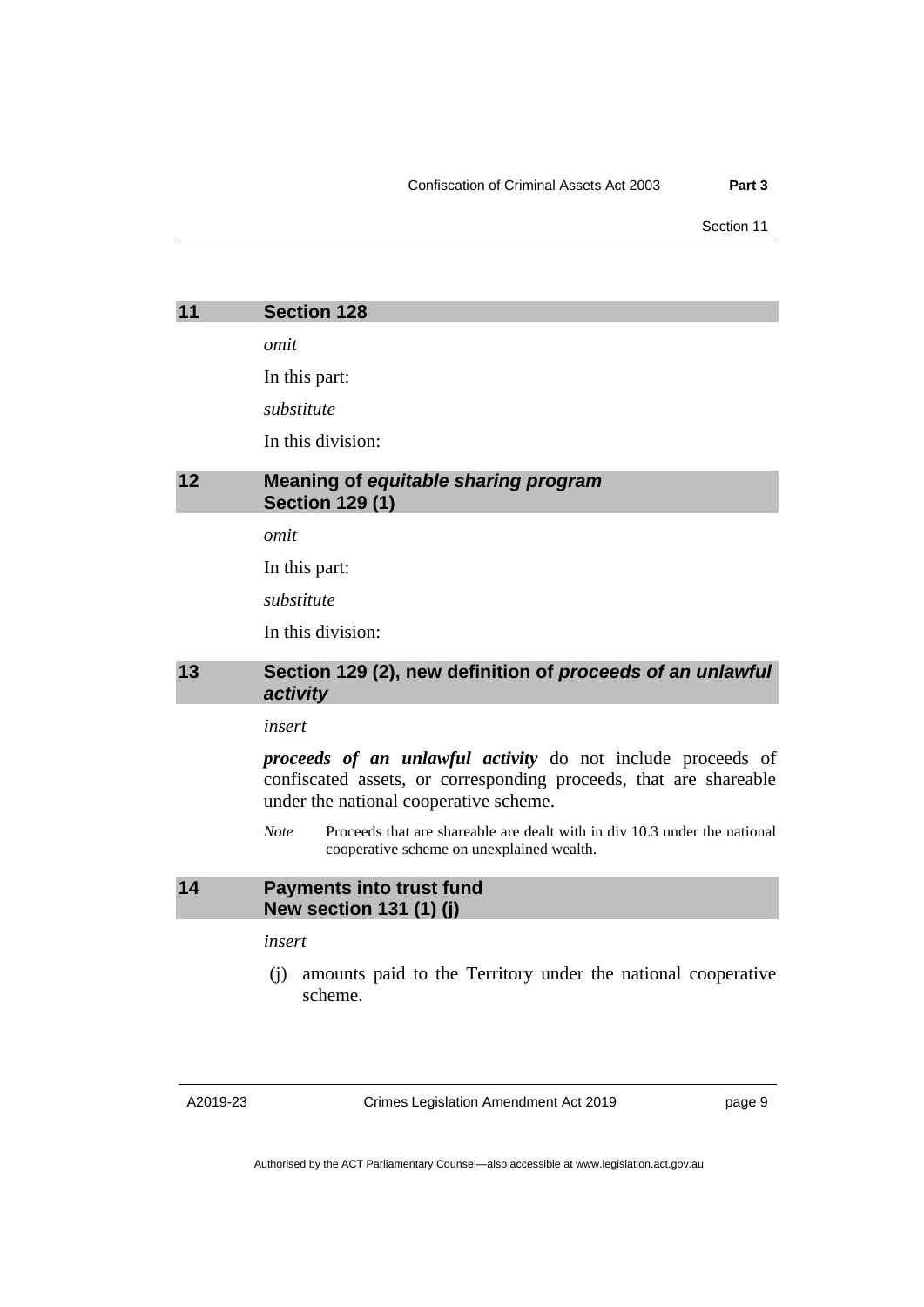Section 15

### <span id="page-13-0"></span>**15 Purposes of trust fund New section 132 (1) (g)**

### *insert*

(g) payments by the Territory under the national cooperative scheme.

### <span id="page-13-1"></span>**16 New division 10.3**

*insert*

### **Division 10.3 National cooperative scheme on unexplained wealth**

### **Subdivision 10.3.1 Important concepts**

### **135A Definitions—div 10.3**

In this division:

*CJC subcommittee*—see section 135E.

*contributing jurisdiction* means any of the following that make a contribution for the purposes of the national cooperative scheme:

- (a) the Commonwealth;
- (b) a participating State;
- (c) a cooperating State;
- (d) the Northern Territory.

*contribution*—see the NCSUW agreement.

*cooperating jurisdiction committee*—see the NCSUW agreement.

*cooperating State*—see the *[Proceeds of Crime Act](https://www.legislation.gov.au/Series/C2004A01022) 2002* (Cwlth), section 14F.

*decision-making period*—see section 135B.

page 10 Crimes Legislation Amendment Act 2019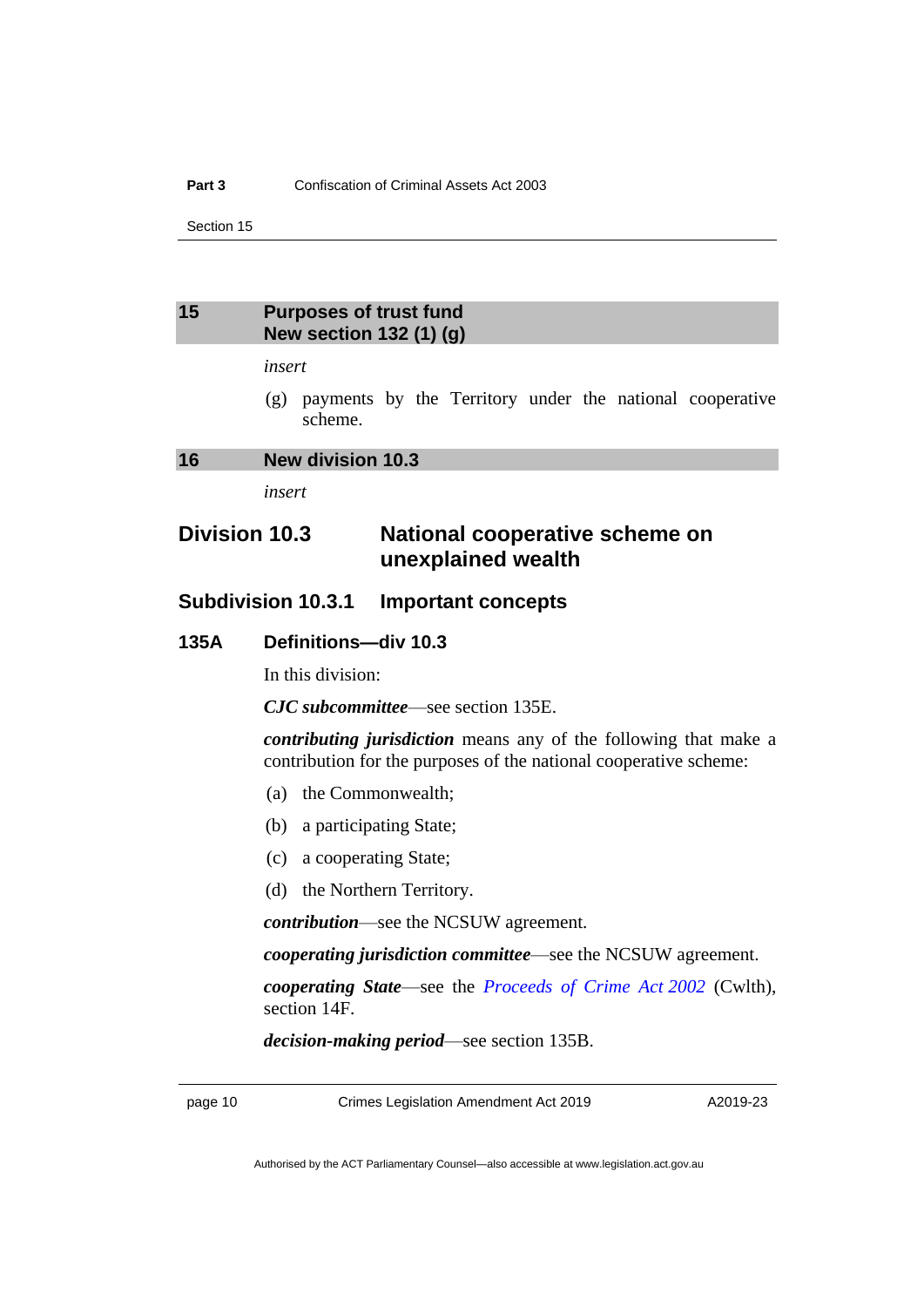*non-participating State*—see the *[Proceeds of Crime Act](https://www.legislation.gov.au/Series/C2004A01022) 2002* (Cwlth), section 338.

*participating State*—see the *[Proceeds of Crime Act](https://www.legislation.gov.au/Series/C2004A01022) 2002* (Cwlth), section 14C.

### **135B Meaning of** *decision-making period***—div 10.3**

(1) In this division:

### *decision-making period*—

- (a) see the NCSUW agreement; or
- (b) if paragraph (a) does not apply—means the period prescribed by regulation as the decision-making period for the national cooperative scheme.
- (2) A decision-making period may start or end before an amount is paid into the trust fund.

#### **Example**

The NCSUW agreement or a regulation may provide that, for shareable proceeds that are to be paid to the Territory under a forfeiture order, the decision-making period starts when the order is made.

### **Subdivision 10.3.2 Sharing with the Commonwealth or a State**

### **135C Purpose of subdiv 10.3.2**

This subdivision sets out the process under the national cooperative scheme for sharing with the Commonwealth or a State any corresponding proceeds of the Territory that are shareable.

*Note* **State** includes the Northern Territory (see [Legislation Act,](http://www.legislation.act.gov.au/a/2001-14) dict).

A2019-23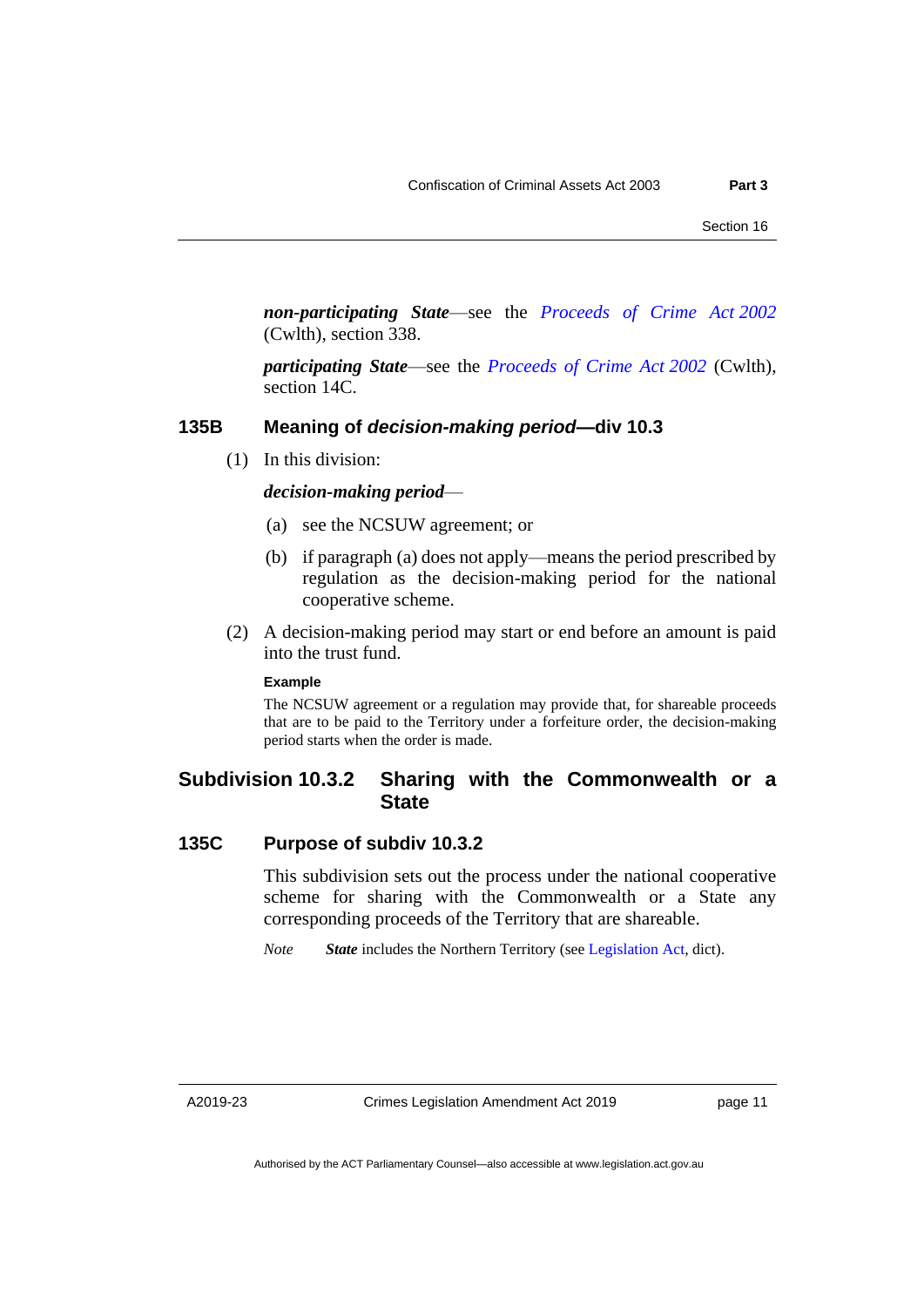Section 16

### **135D Shareable proceeds of the Territory to be reduced to net amount**

- (1) The corresponding proceeds of the Territory that are shareable with the Commonwealth or a State under the national cooperative scheme must be reduced by any amount payable under the following sections:
	- (a) section  $132(1)$  (a), (d) and (e) (Purposes of trust fund);
	- (b) section 235 (Compensation).
- (2) The amount remaining after the reduction is the *net amount*.

### **135E Cooperating jurisdiction committee to establish CJC subcommittee**

- (1) The cooperating jurisdiction committee must establish a subcommittee (the *CJC subcommittee*) to decide matters under this division about the net amount.
- (2) The CJC subcommittee must consist of the following members of the cooperating jurisdiction committee:
	- (a) the Territory;
	- (b) if, in the decision-making period, the cooperating jurisdiction committee makes a unanimous decision that the Commonwealth, a participating State, a cooperating State or the Northern Territory made a contribution to the recovery of the corresponding proceeds of the Territory—each contributing jurisdiction.

### **135F Non-participating non-cooperating States' share**

- (1) This section applies if, in the decision-making period, the CJC subcommittee makes a unanimous decision that—
	- (a) a non-participating non-cooperating State made a contribution to the recovery of the corresponding proceeds of the Territory; and

page 12 Crimes Legislation Amendment Act 2019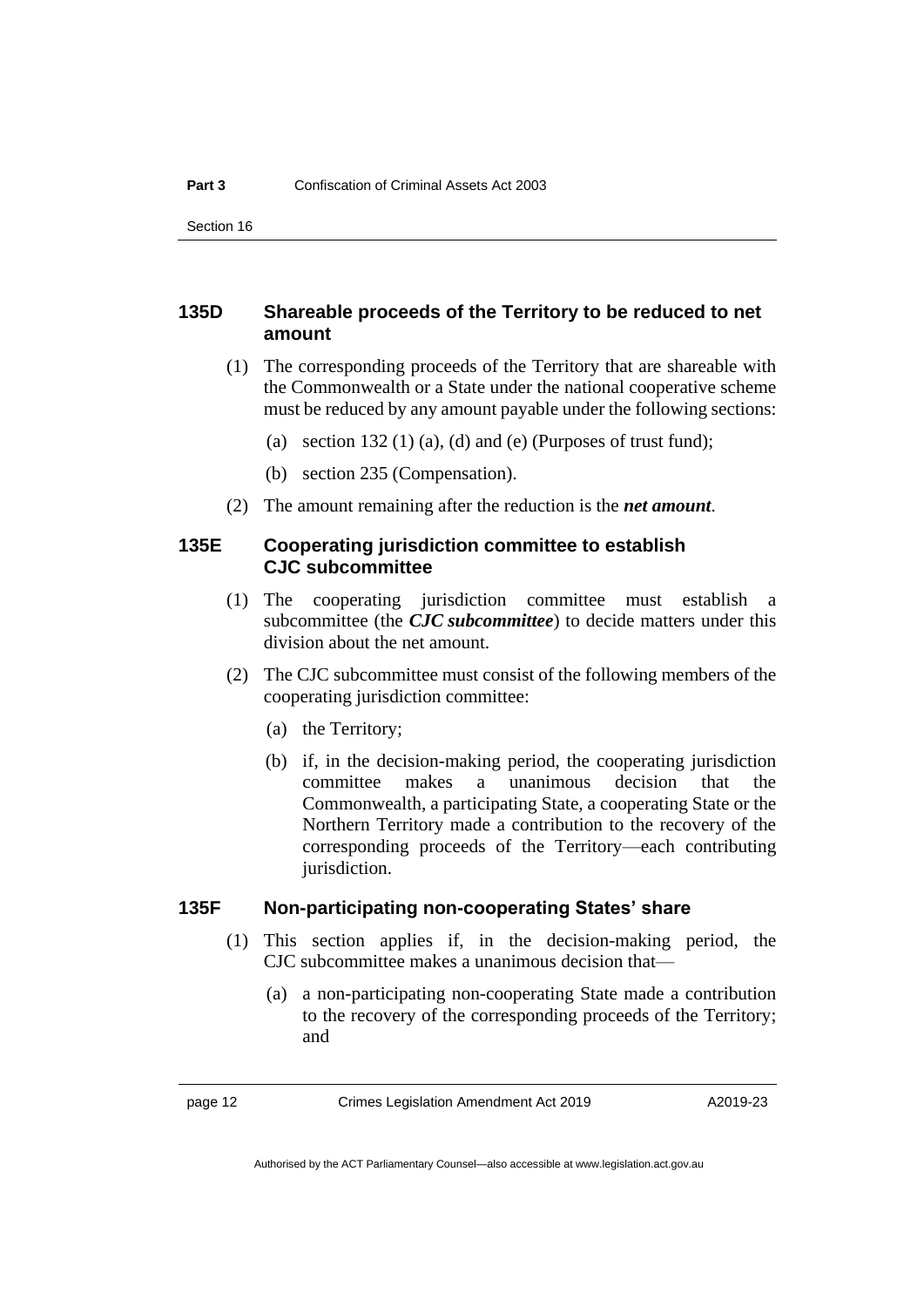- (b) it is appropriate that a stated proportion of the net amount be payable to the State.
- (2) The stated proportion of the net amount is payable to the State under the national cooperative scheme.
- (3) In this section:

*non-participating non-cooperating state* means a non-participating state that is not a cooperating state.

### **135G Participating States', cooperating States' and Northern Territory's share**

- (1) If the CJC subcommittee includes a contributing jurisdiction—
	- (a) any remaining net amount is to be divided into equal proportions between the Territory and each contributing jurisdiction; and
	- (b) the proportion for each contributing jurisdiction is payable to the jurisdiction under the national cooperative scheme.
- (2) However, if, in the decision-making period, the CJC subcommittee makes a unanimous decision that it is inappropriate for the remaining net amount to be divided equally—
	- (a) any remaining net amount is to be divided into the proportions considered appropriate by the CJC subcommittee; and
	- (b) the proportion for each contributing jurisdiction is payable to the jurisdiction under the national cooperative scheme.
- (3) In this section:

*remaining net amount* means any proportion of the net amount remaining after the stated proportion is deducted under section 135F (Non-participating non-cooperating States' share).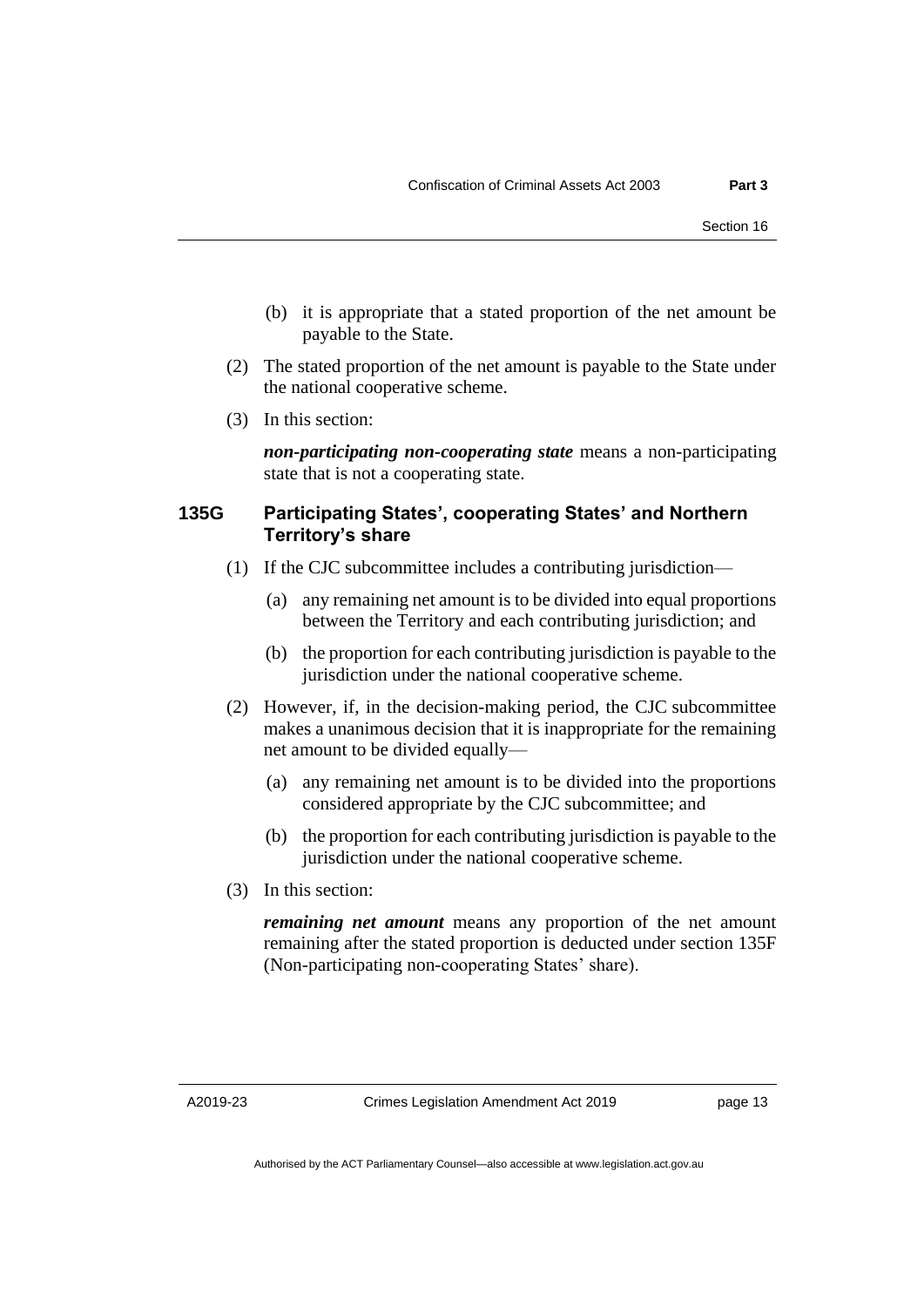Section 17

### **135H When decisions about amounts may be made**

A decision may be made under this division in relation to an amount before the amount is paid into the trust fund or becomes the net amount.

#### **Example**

If a forfeiture order is made that requires a person to pay to the Territory an amount, the cooperating jurisdiction committee may establish a CJC subcommittee, and the CJC subcommittee may make decisions under this division about the sharing of the amount, before the amount is paid into the trust fund or becomes the net amount.

### **135I Payment period**

- (1) If an amount is payable to the Commonwealth or a State under this division, the Minister must ensure that the amount is paid to the Commonwealth or State before the end of—
	- (a) the payment period; or
	- (b) if paragraph (a) does not apply—the period prescribed by regulation.
- (2) In this section:

*payment period*—see the NCSUW agreement.

### <span id="page-17-0"></span>**17 Dictionary, new definitions**

### *insert*

*CJC subcommittee*, for division 10.3 (National cooperative scheme on unexplained wealth)—see section 135E.

*contributing jurisdiction*, for division 10.3 (National cooperative scheme on unexplained wealth)—see section 135A.

*contribution*, for division 10.3 (National cooperative scheme on unexplained wealth)—see section 135A.

*cooperating jurisdiction committee*, for division 10.3 (National cooperative scheme on unexplained wealth)—see section 135A.

page 14 Crimes Legislation Amendment Act 2019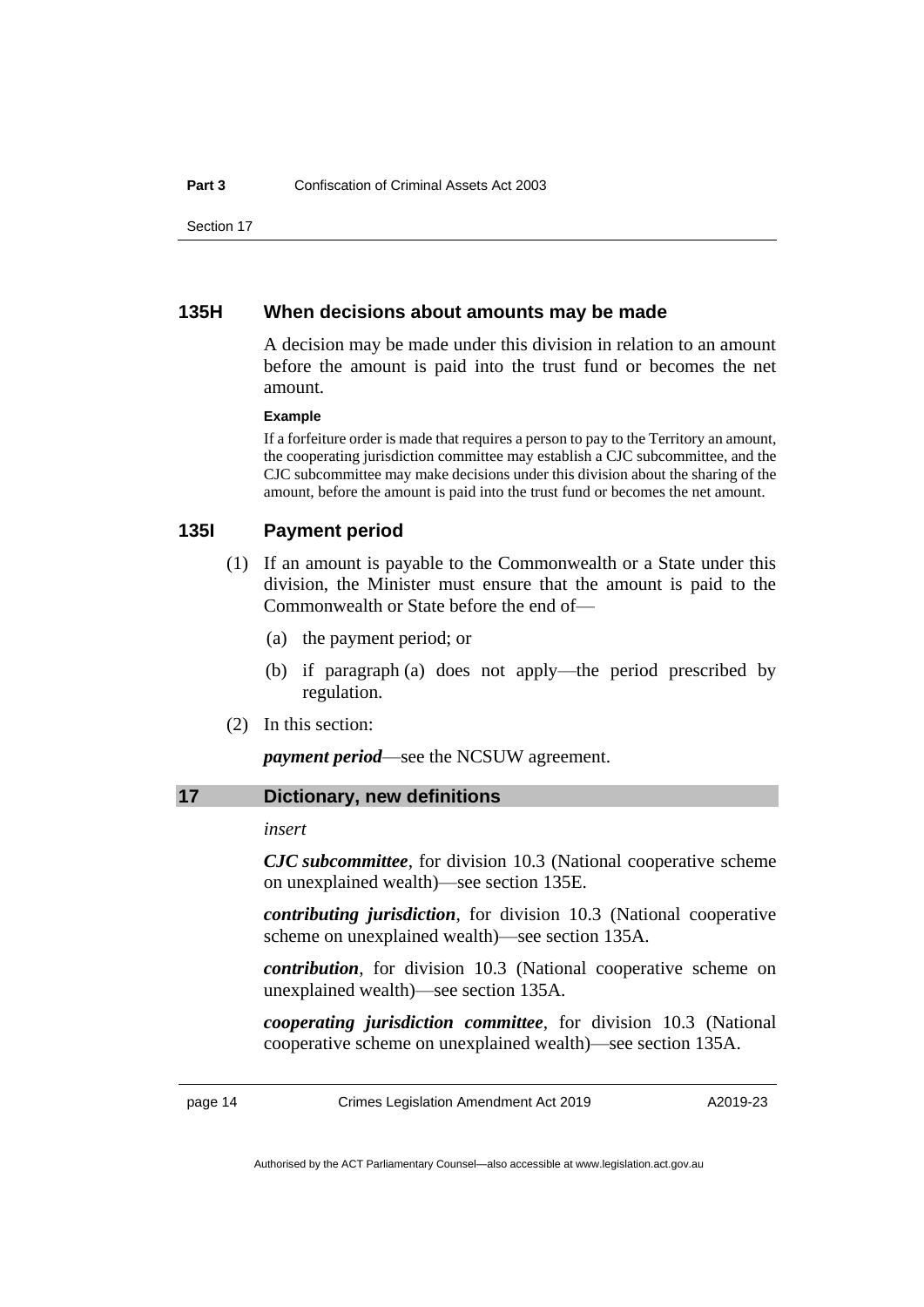*cooperating State*, for division 10.3 (National cooperative scheme on unexplained wealth)—see section 135A.

*corresponding proceeds*, of a State or the Territory, for part 10 (Confiscated assets trust fund)—see section 127A.

*decision-making period*, for division 10.3 (National cooperative scheme on unexplained wealth)—see section 135B.

### <span id="page-18-0"></span>**18 Dictionary, definitions of** *distributable funds* **and** *equitable sharing program*

### *substitute*

*distributable funds*, for division 10.2 (Establishment and payments into and out of the trust fund)—see section 128.

*equitable sharing program*, for division 10.2 (Establishment and payments into and out of the trust fund)—see section 129.

### <span id="page-18-1"></span>**19 Dictionary, new definitions**

*insert*

*national cooperative scheme*, for part 10 (Confiscated assets trust fund)—see section 127A.

*national cooperative scheme on unexplained wealth*, for part 10 (Confiscated assets trust fund)—see section 127A.

*NCSUW agreement*, for part 10 (Confiscated assets trust fund)—see section 127A.

*non-participating State*, for division 10.3 (National cooperative scheme on unexplained wealth)—see section 135A.

*participating State*, for division 10.3 (National cooperative scheme on unexplained wealth)—see section 135A.

*proceeds of confiscated assets*, for part 10 (Confiscated assets trust fund)—see section 127A.

A2019-23

Crimes Legislation Amendment Act 2019

page 15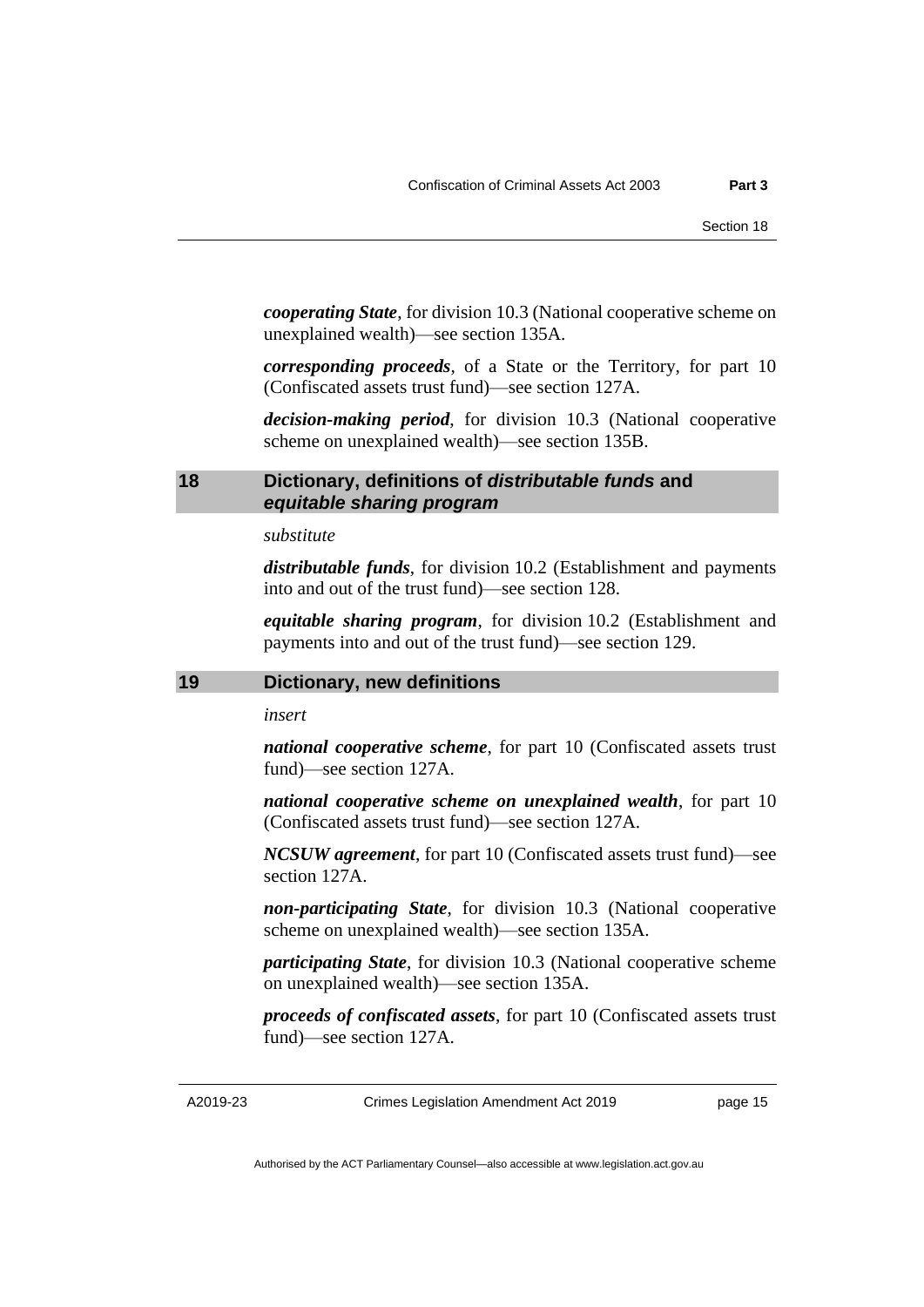#### **Part 3** Confiscation of Criminal Assets Act 2003

Section 20

### <span id="page-19-0"></span>**20 Dictionary, definition of** *reserved funds*

### *substitute*

*reserved funds*, for division 10.2 (Establishment and payments into and out of the trust fund)—see section 128.

### <span id="page-19-1"></span>**21 Dictionary, new definition of** *shareable*

*insert*

*shareable*, in relation to proceeds of confiscated assets or corresponding proceeds under the national cooperative scheme, for part 10 (Confiscated assets trust fund)—see section 127A.

page 16 Crimes Legislation Amendment Act 2019

A2019-23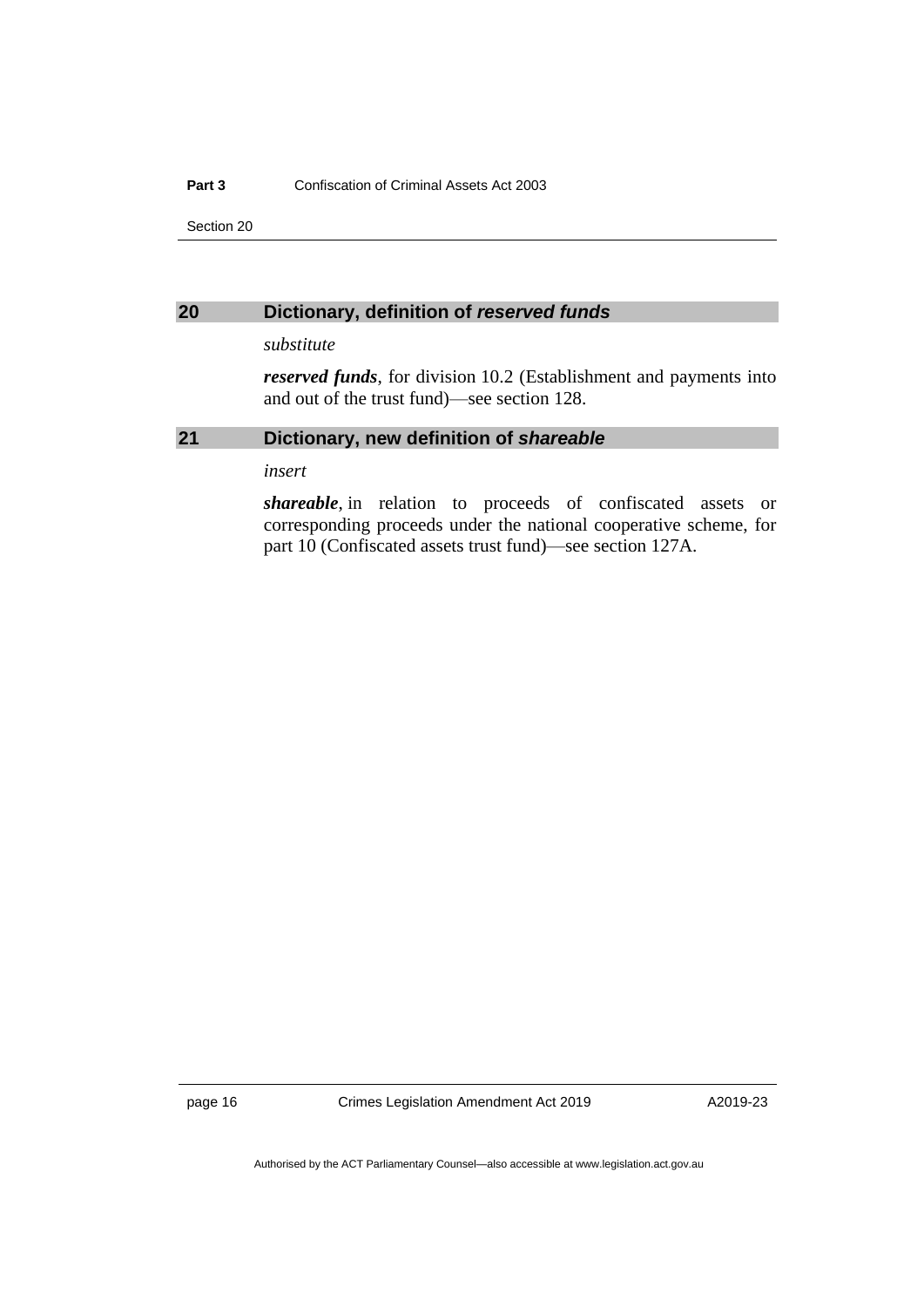### <span id="page-20-0"></span>**Part 4 Confiscation of Criminal Assets Regulation 2003**

### <span id="page-20-1"></span>**22 Other narcotic substances Schedule 1, new section 1.1**

*before the table, insert*

### **1.1 Meaning of** *cannabis food product***—sch 1**

In this schedule:

*cannabis food product*—see the *[Drugs of Dependence Act](http://www.legislation.act.gov.au/a/alt_a1989-11co) 1989*, section 6.

### <span id="page-20-2"></span>**23 Schedule 1, item 8**

*substitute*

8 Cannabis, other than a cannabis food product

A2019-23

Crimes Legislation Amendment Act 2019

page 17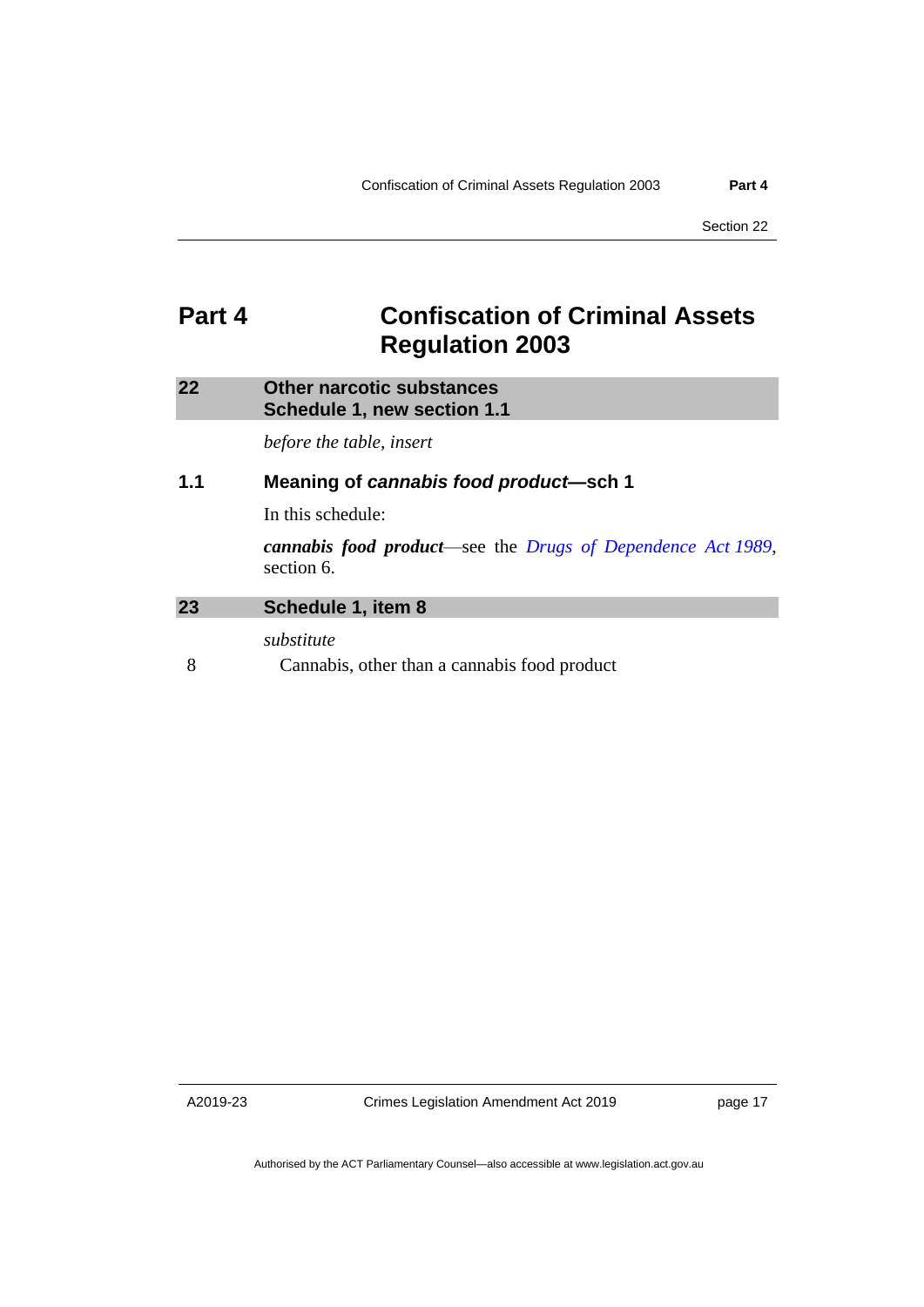### **Part 5** Crimes Act 1900

Section 24

### <span id="page-21-0"></span>**Part 5 Crimes Act 1900**

### <span id="page-21-1"></span>**24 Acts endangering life etc Section 27 (1), new definitions**

*insert*

*choke*, a person, includes apply pressure, to any extent, to the person's neck.

*strangle*, a person, includes apply pressure, to any extent, to the person's neck.

*suffocate*, a person, includes the following:

- (a) obstruct, to any extent, any part of the person's—
	- (i) respiratory system; or
	- (ii) accessory systems of respiration;
- (b) interfere, to any extent, with the operation of the person's—
	- (i) respiratory system; or
	- (ii) accessory systems of respiration;
- (c) impede, to any extent, the person's respiration.

### <span id="page-21-2"></span>**25 Acts endangering health etc Section 28 (1), new definitions**

*insert*

*choke*, a person—see section 27 (1).

*strangle*, a person—see section 27 (1).

*suffocate*, a person—see section 27 (1).

page 18 Crimes Legislation Amendment Act 2019

A2019-23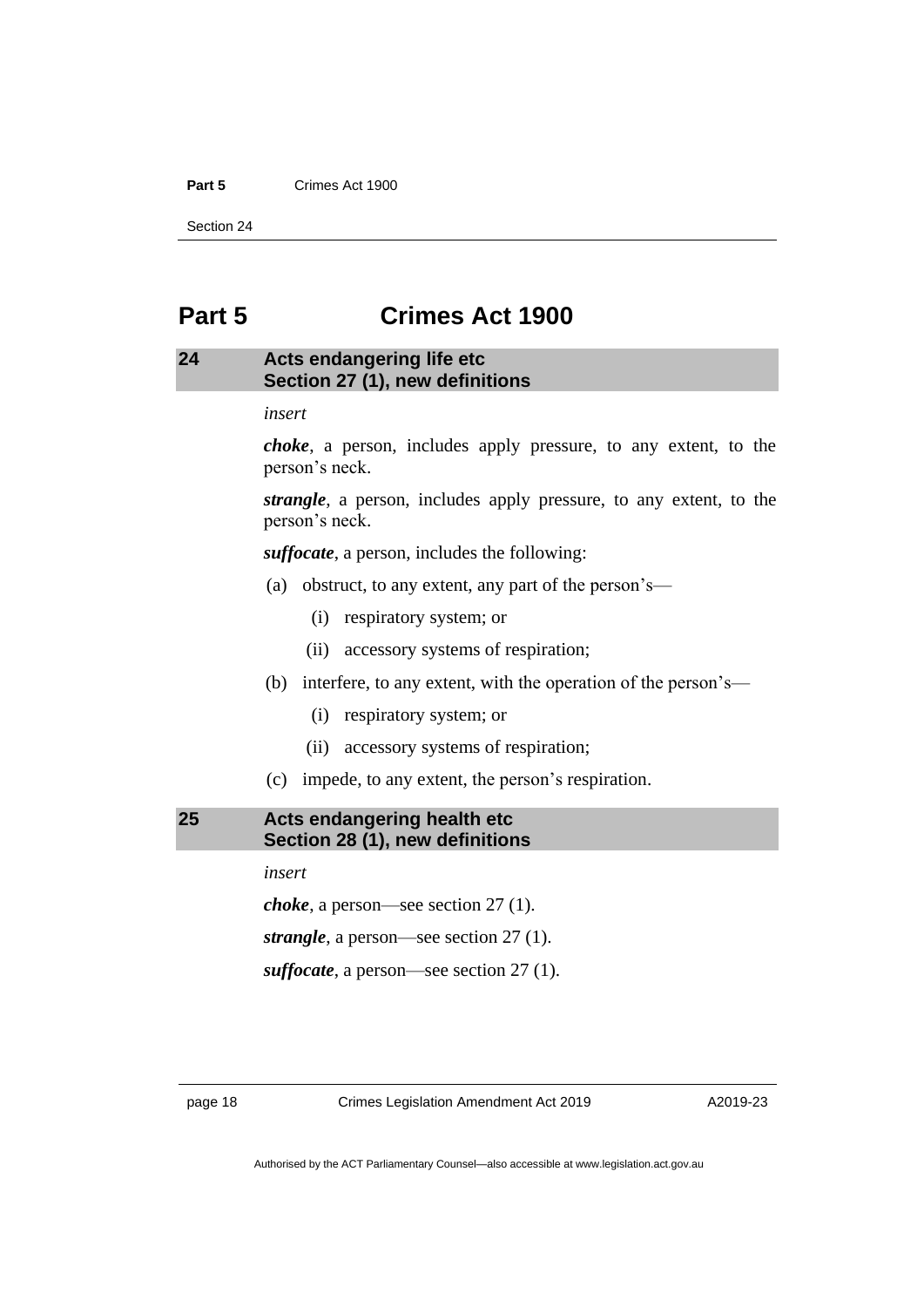### <span id="page-22-0"></span>**Part 6 Criminal Code 2002**

### <span id="page-22-1"></span>**26 Definitions—ch 6 Section 600, definition of** *cannabis*

*substitute*

*cannabis*—

- (a) means a substance consisting of or containing—
	- (i) the fresh or dried parts of a cannabis plant; or
	- (ii) tetrahydrocannabinol; but
- (b) does not include—
	- (i) goods that consist completely or mainly of cannabis fibre; or
	- (ii) cannabis food products.

### <span id="page-22-2"></span>**27 New section 600 (2)**

*insert*

(2) In this section:

*cannabis food product*—see the *[Drugs of Dependence Act](http://www.legislation.act.gov.au/a/alt_a1989-11co) 1989*, section 6.

A2019-23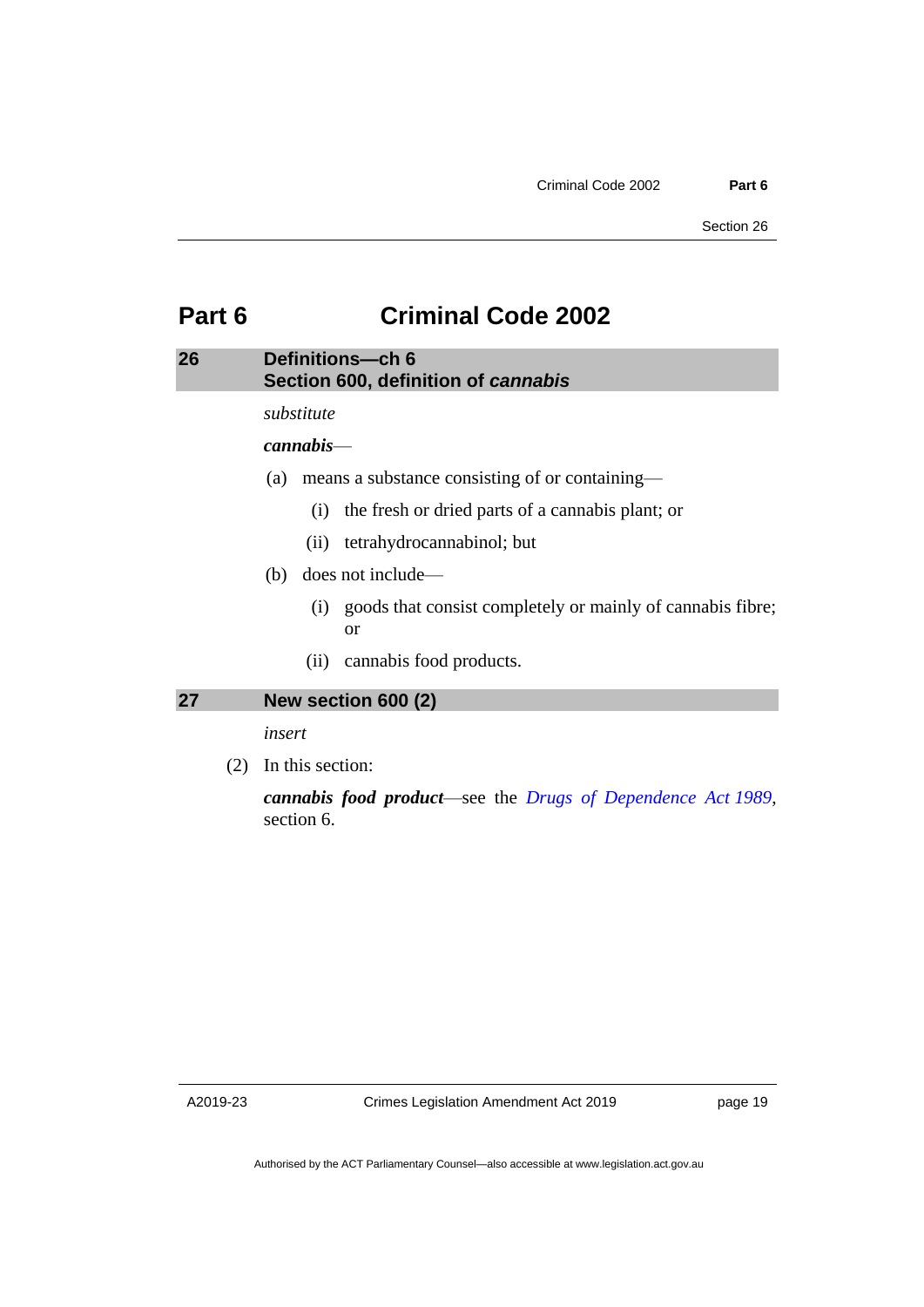### **Part 7** Criminal Code Regulation 2005

Section 28

### <span id="page-23-0"></span>**Part 7 Criminal Code Regulation 2005**

### <span id="page-23-1"></span>**28 Prohibited substances Schedule 1, part 1.2, item 36**

|    | substitute                                     |       |      |       |
|----|------------------------------------------------|-------|------|-------|
| 36 | Cannabis oil, except cannabis food<br>products | 25.00 | 2.50 | 12.50 |

### <span id="page-23-2"></span>**29 Dictionary, new definition of** *cannabis food product*

*insert*

*cannabis food product*—see the *[Drugs of Dependence Act](http://www.legislation.act.gov.au/a/alt_a1989-11co) 1989*, section 6.

page 20 Crimes Legislation Amendment Act 2019

A2019-23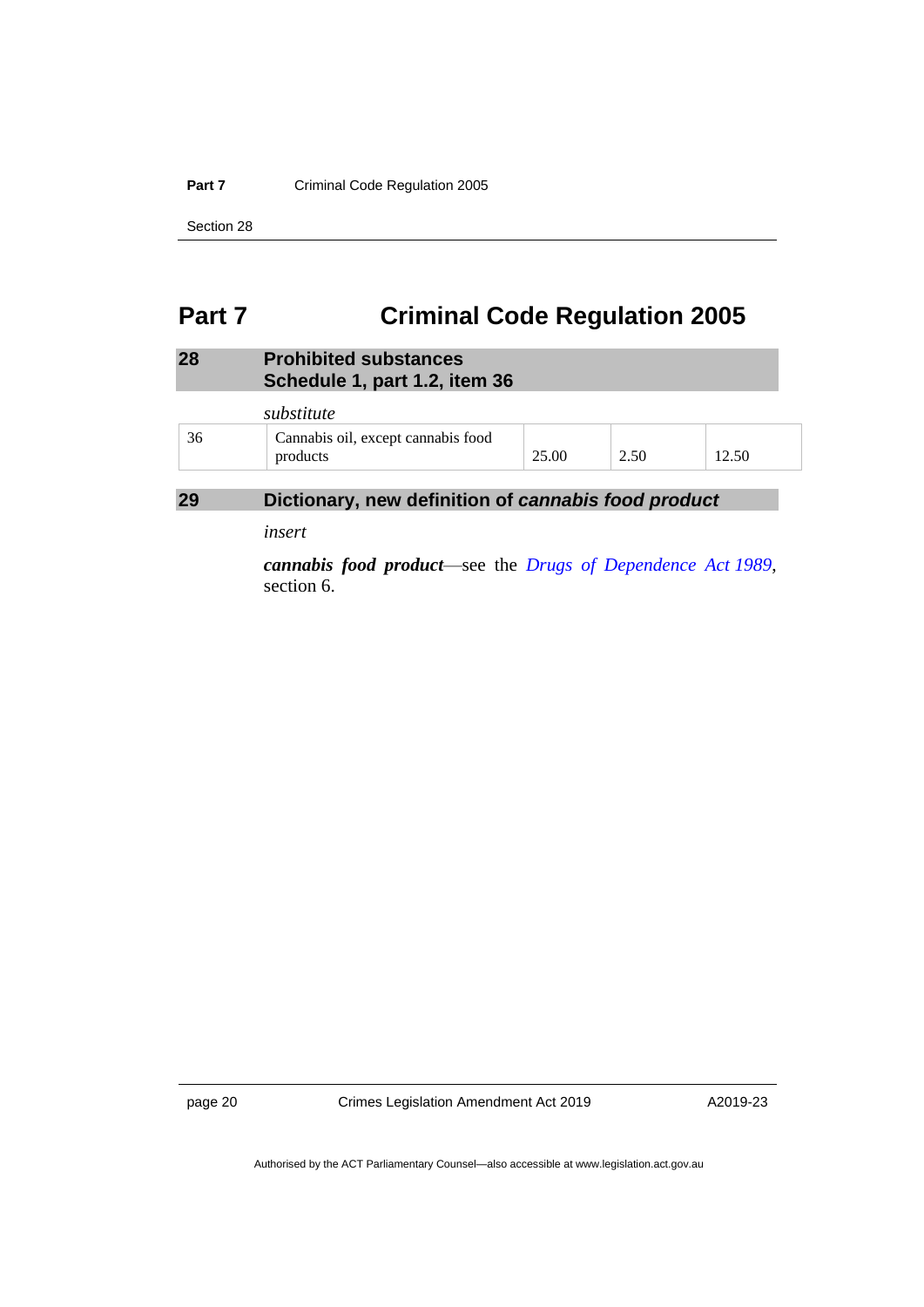### <span id="page-24-0"></span>**Part 8 Drugs of Dependence Act 1989**

### <span id="page-24-1"></span>**30 New part 2 heading**

*after section 4, insert*

### **Part 2 Interpretation**

<span id="page-24-2"></span>

| 31 | <b>New section 6</b> |  |
|----|----------------------|--|
|    |                      |  |

*insert*

### **6 Meaning of** *cannabis food product*

(1) In this Act:

*cannabis food product* means any of the following products:

- (a) low THC cannabis seeds if—
	- (i) the seeds contain not more than—
		- (A) 5 mg/kg of total THC; and
		- (B) 75 mg/kg of cannabidiol; and
	- (ii) the only cannabinoids in or on the seeds are naturally present; and
	- (iii) for seeds that are a food for retail sale or an ingredient in a food for retail sale—the seeds are non-viable and hulled;
- (b) oil extracted from low THC cannabis seeds if—
	- (i) the oil contains not more than—
		- (A) 10 mg/kg of total THC; and
		- (B) 75 mg/kg of cannabidiol; and

A2019-23

Crimes Legislation Amendment Act 2019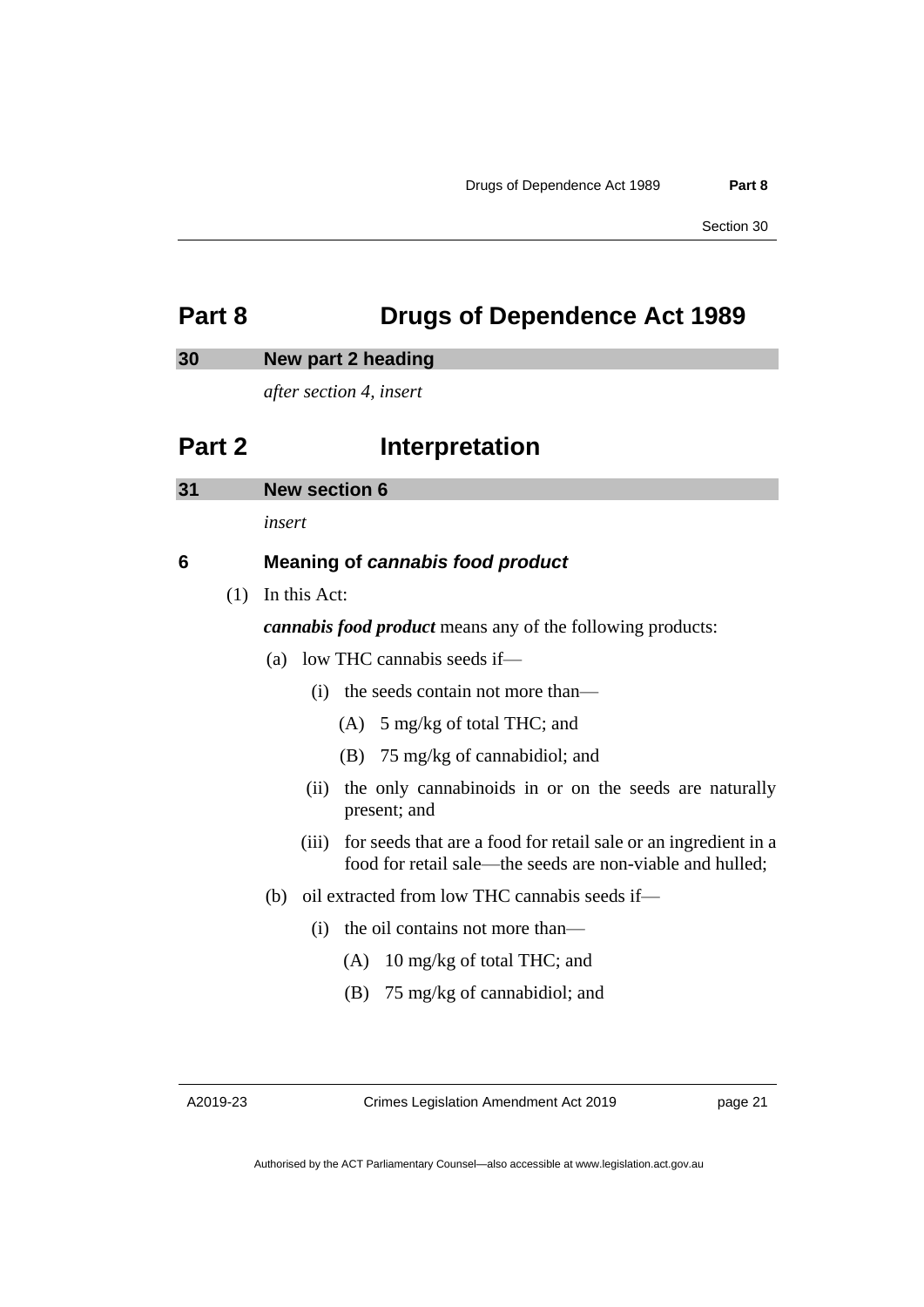Section 31

- (ii) the only cannabinoids in the oil are those that were naturally present in or on the seeds from which the oil was extracted;
- (c) a beverage derived from low THC cannabis seeds if—
	- (i) the beverage contains not more than—
		- (A) 0.2 mg/kg of total THC; and
		- (B) 75 mg/kg of cannabidiol; and
	- (ii) the only cannabinoids in the beverage are those that were naturally present in or on the seeds from which the beverage was derived;
- (d) any other product extracted or derived from low THC cannabis seeds if—
	- (i) the product contains not more than—
		- (A) 5 mg/kg of total THC; and
		- (B) 75 mg/kg of cannabidiol; and
	- (ii) the only cannabinoids in the product are those that were naturally present in or on the seeds from which the product was extracted or derived.
- (2) In this section:

*hulled seeds* means seeds from which the outer coat or hull has been removed.

*low THC cannabis sativa* means cannabis sativa in which the leaves and flowering heads do not contain more than 1% delta 9-tetrahydrocannabinol.

*low THC cannabis seeds* means seeds of low THC cannabis sativa.

*non-viable seeds* means seeds that are not able to germinate.

*seeds* includes a part of a seed.

page 22 Crimes Legislation Amendment Act 2019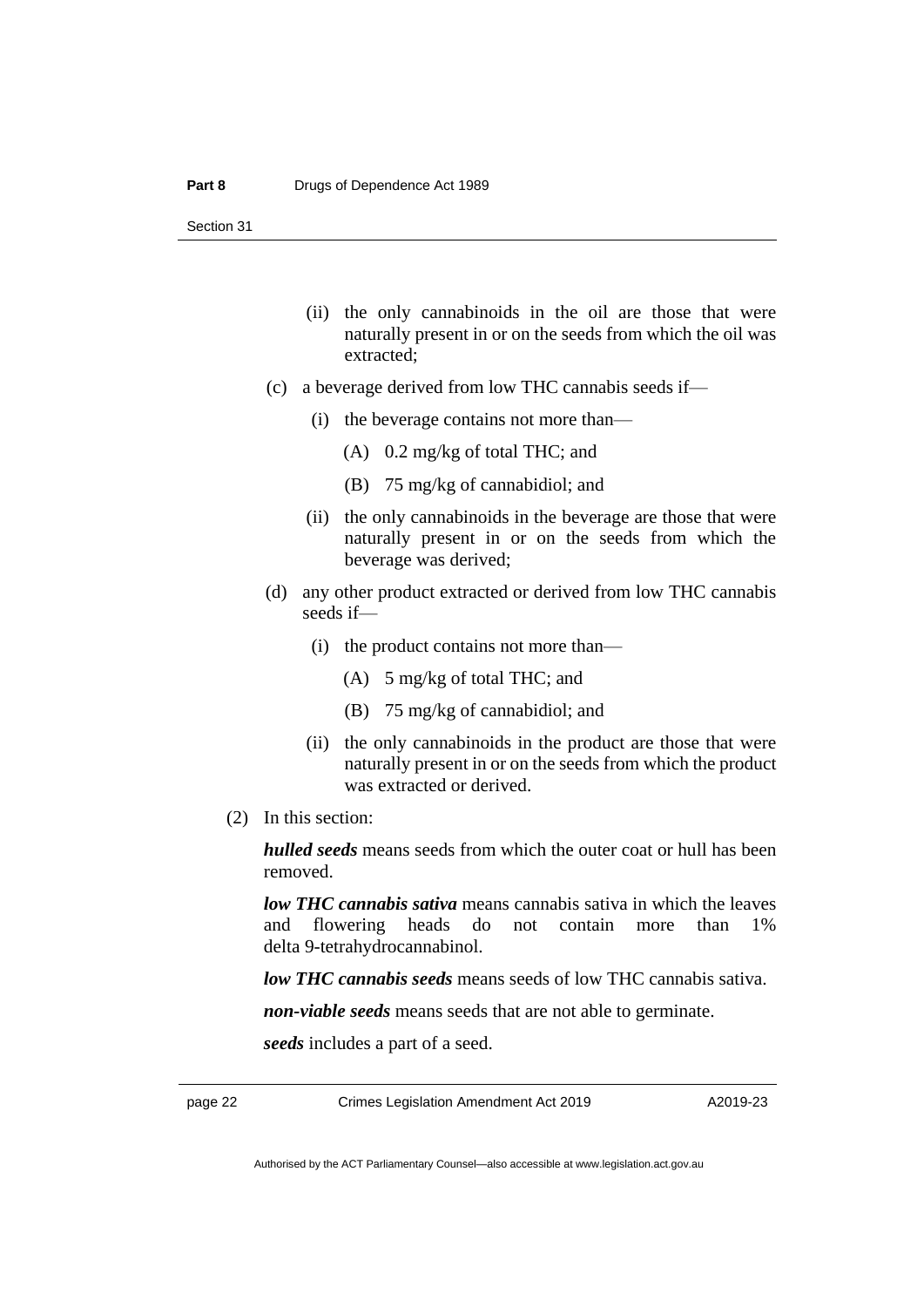*total THC* means the total amount of delta 9-tetrahydrocannabinol and delta 9-tetrahydrocannabinolic acid.

<span id="page-26-0"></span>

| 32 | Dictionary, definition of cannabis, paragraph (b)   |  |  |  |
|----|-----------------------------------------------------|--|--|--|
|    | substitute                                          |  |  |  |
|    | does not include—<br>(b)                            |  |  |  |
|    | cannabis resin; or<br>(i)                           |  |  |  |
|    | cannabis fibre; or<br>(11)                          |  |  |  |
|    | cannabis food products.<br>(iii)                    |  |  |  |
| 33 | Dictionary, new definition of cannabis food product |  |  |  |
|    | insert                                              |  |  |  |

<span id="page-26-1"></span>*cannabis food product*—see section 6.

A2019-23

Crimes Legislation Amendment Act 2019

page 23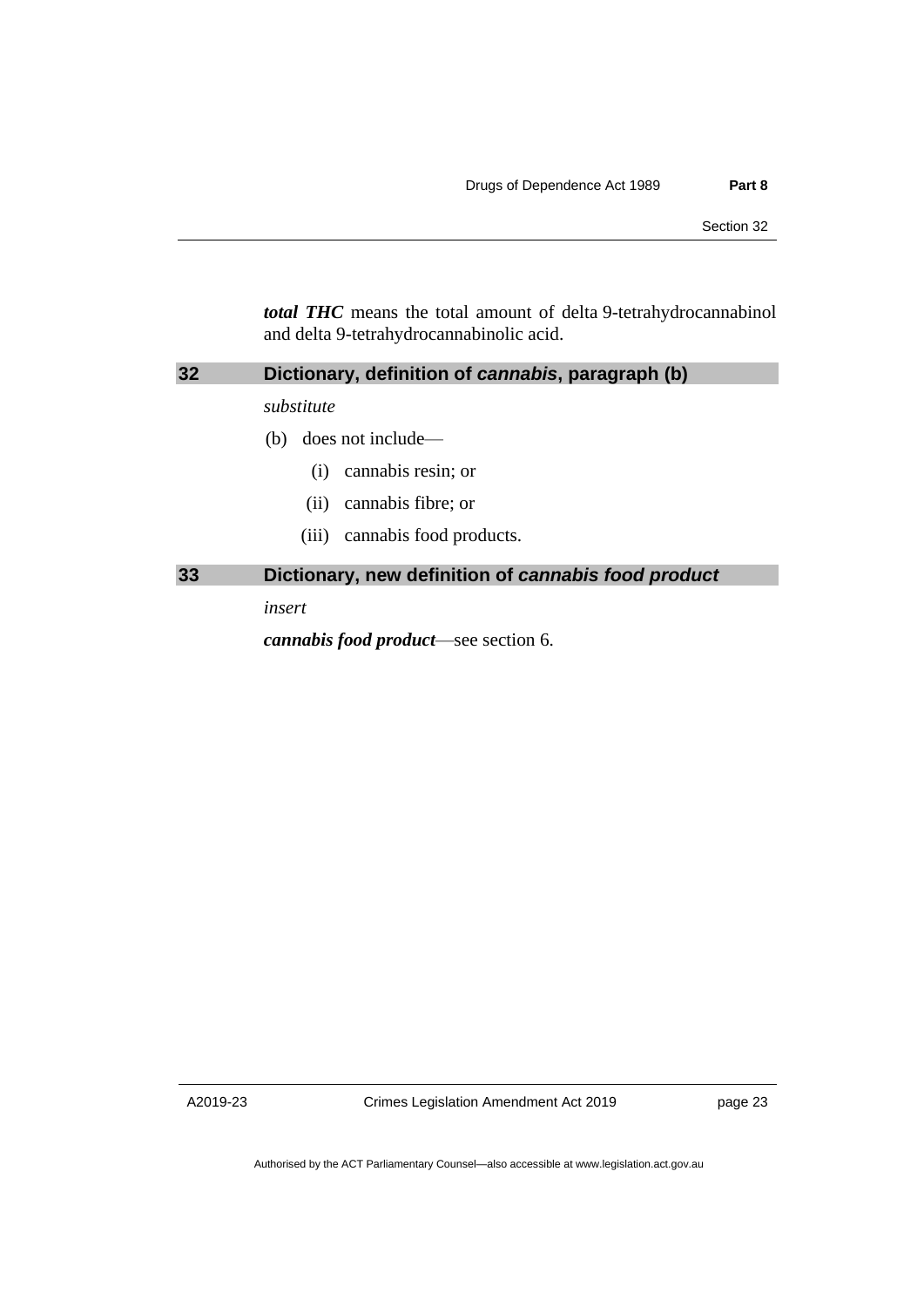#### Part 9 **Family Violence Act 2016**

Section 34

### <span id="page-27-0"></span>**Part 9 Family Violence Act 2016**

### <span id="page-27-1"></span>**34 Giving evidence by affidavit for interim order Section 62A (2) (b)**

#### *substitute*

- (b) sworn or affirmed before a police officer of, or above, the rank of sergeant.
- *Note* An affidavit may also be sworn or affirmed before a person mentioned in the *[Oaths and Affirmations Act](http://www.legislation.act.gov.au/a/1984-79) 1984*, s 11.

### <span id="page-27-2"></span>**35 New section 70G**

*in division 4.4A, insert*

### **70G Affidavit of service of documents by police**

If a police officer serves a document on a person under this Act, an affidavit of service by the police officer may be sworn or affirmed before another police officer of, or above, the rank of sergeant.

*Note* An affidavit may also be sworn or affirmed before a person mentioned in the *[Oaths and Affirmations Act](http://www.legislation.act.gov.au/a/1984-79) 1984*, s 11.

page 24 Crimes Legislation Amendment Act 2019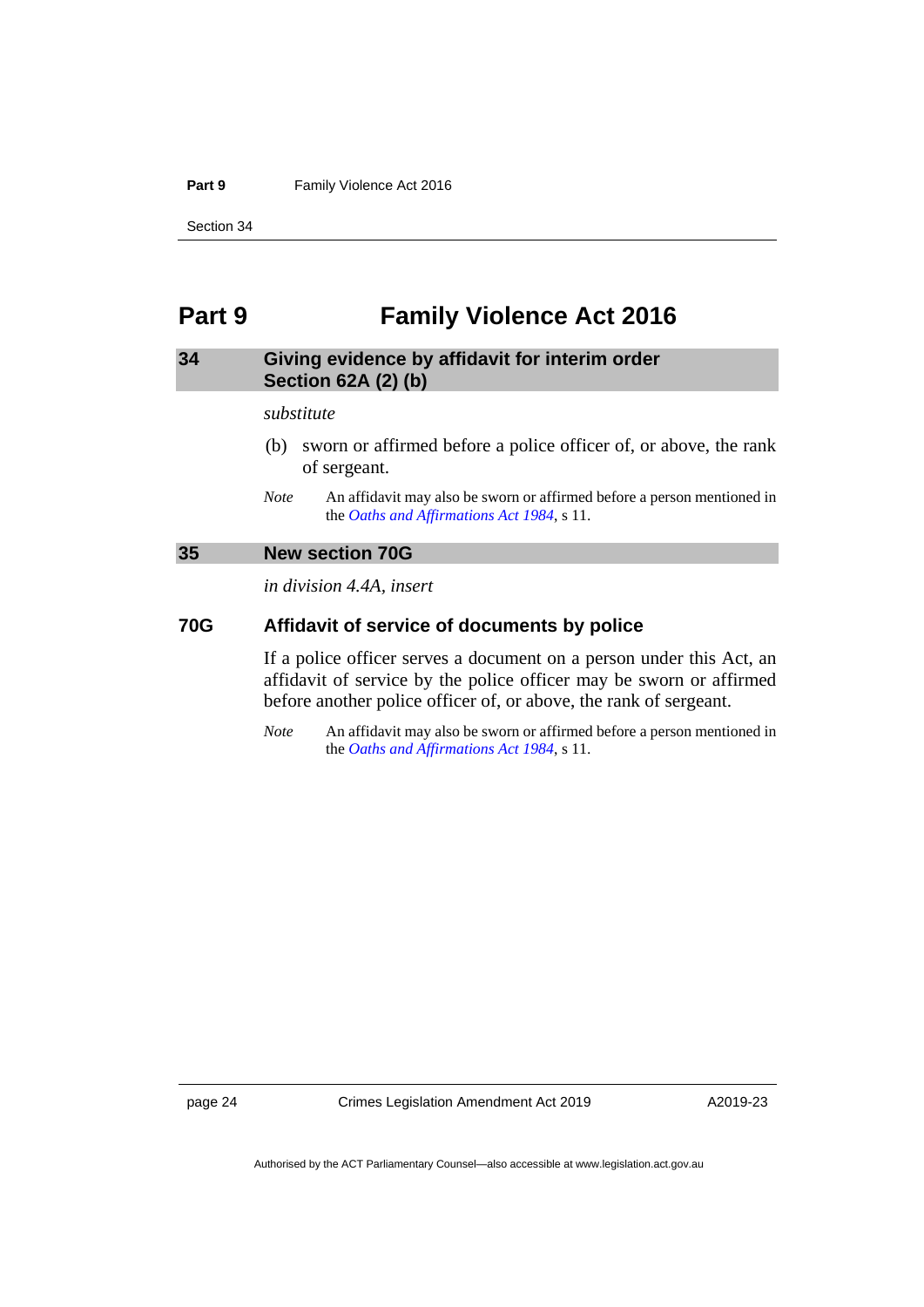### <span id="page-28-0"></span>**Part 10 Firearms Act 1996**

### <span id="page-28-1"></span>**36 Offence—unauthorised possession or use of prohibited firearms Section 42 (b)**

*substitute*

(b) is not authorised by a licence or permit to possess or use each of the prohibited firearms.

```
37 Section 42, note
```
*omit*

### <span id="page-28-3"></span>**38 New section 42 (2)**

*insert*

- (2) It is a defence to a prosecution for an offence against subsection (1) if the defendant proves that the defendant is authorised to possess or use each of the prohibited firearms under 1 or more of the following sections:
	- (a) section 136 (Temporary recognition of interstate licences general);
	- (b) section 137 (Temporary recognition of interstate category C licences);
	- (c) section 138 (Interstate residents moving to ACT—category A, B, and paintball marker licences);
	- (d) section 139 (Interstate residents moving to ACT—category C and H licences);
	- (e) section 140 (Temporary recognition of interstate licences for international visitors—shooting or paintball competitions);

A2019-23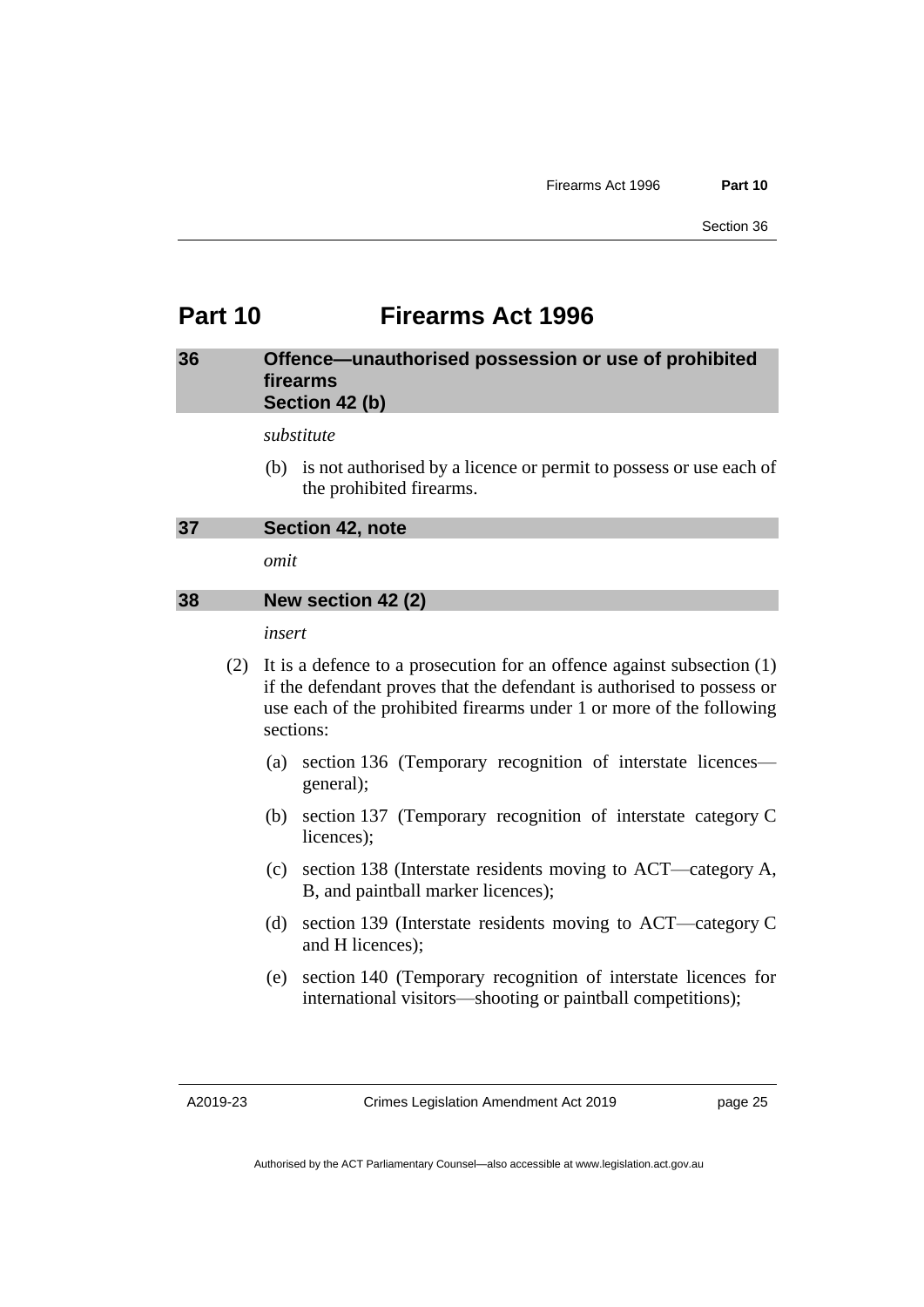#### **Part 10** Firearms Act 1996

Section 39

- (f) section 140A (Temporary recognition of interstate category D licences—vertebrate pest animal control).
- *Note 1* The defendant has a legal burden in relation to the matters mentioned in s (2) (see [Criminal Code,](http://www.legislation.act.gov.au/a/2002-51) s 59).
- *Note 2* Certain people are exempt from this offence in certain circumstances (see s 23 and sch 2).

### <span id="page-29-0"></span>**39 Offence—unauthorised possession or use of firearms other than prohibited firearms Section 43 (1) (b)**

### *substitute*

(b) is not authorised by a licence or permit to possess or use each of the firearms.

<span id="page-29-1"></span>**40 Section 43 (1), note**

*omit*

### <span id="page-29-2"></span>**41 New section 43 (1A)**

### *insert*

- (1A) It is a defence to a prosecution for an offence against subsection (1) if the defendant proves that the defendant is authorised to possess or use each of the firearms under 1 or more of the following sections:
	- (a) section 136 (Temporary recognition of interstate licences general);
	- (b) section 137 (Temporary recognition of interstate category C licences);
	- (c) section 138 (Interstate residents moving to ACT—category A, B, and paintball marker licences);
	- (d) section 139 (Interstate residents moving to ACT—category C and H licences);

page 26 Crimes Legislation Amendment Act 2019

A2019-23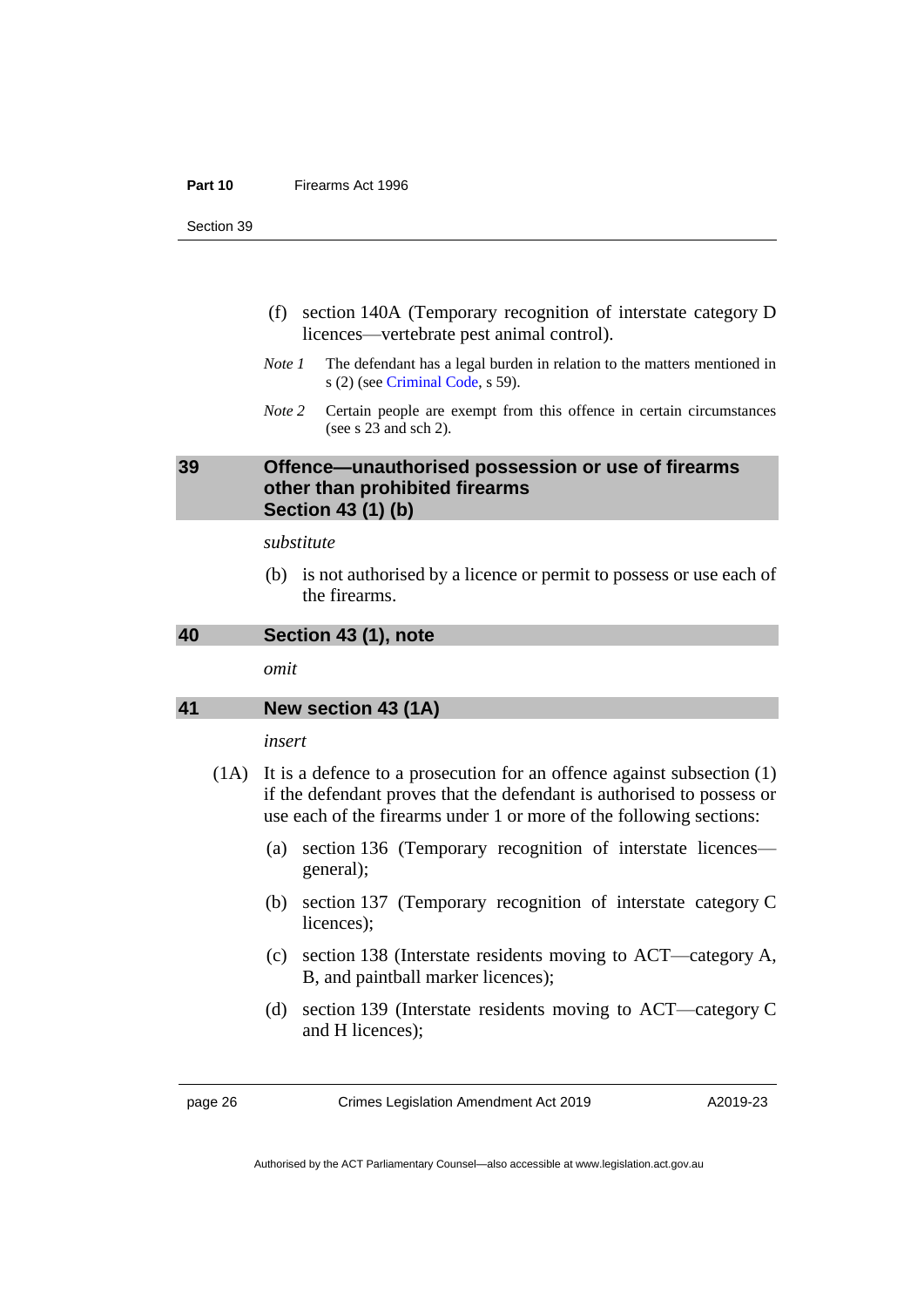- (e) section 140 (Temporary recognition of interstate licences for international visitors—shooting or paintball competitions);
- (f) section 140A (Temporary recognition of interstate category D licences—vertebrate pest animal control).
- *Note 1* The defendant has a legal burden in relation to the matters mentioned in s (1A) (see [Criminal Code,](http://www.legislation.act.gov.au/a/2002-51) s 59).
- *Note 2* Certain people are exempt from this offence in certain circumstances (see s 23 and sch 2).

### <span id="page-30-0"></span>**42 Offence—disposal of firearms by unauthorised holders generally Section 237 (1) (b)**

*substitute*

(b) the person is not authorised by a licence or permit to possess the firearm; and

### <span id="page-30-1"></span>**43 Section 237 (2), new note**

*insert*

*Note* The defendant has an evidential burden in relation to the matters mentioned in s (2) (see [Criminal Code,](http://www.legislation.act.gov.au/a/2002-51) s 58).

### <span id="page-30-2"></span>**44 New section 237 (3)**

*insert*

- (3) It is a defence to a prosecution for an offence against subsection (1) if the defendant proves that the defendant is authorised to possess the firearm under 1 or more of the following sections:
	- (a) section 136 (Temporary recognition of interstate licences general);
	- (b) section 137 (Temporary recognition of interstate category C licences);

A2019-23

Crimes Legislation Amendment Act 2019

page 27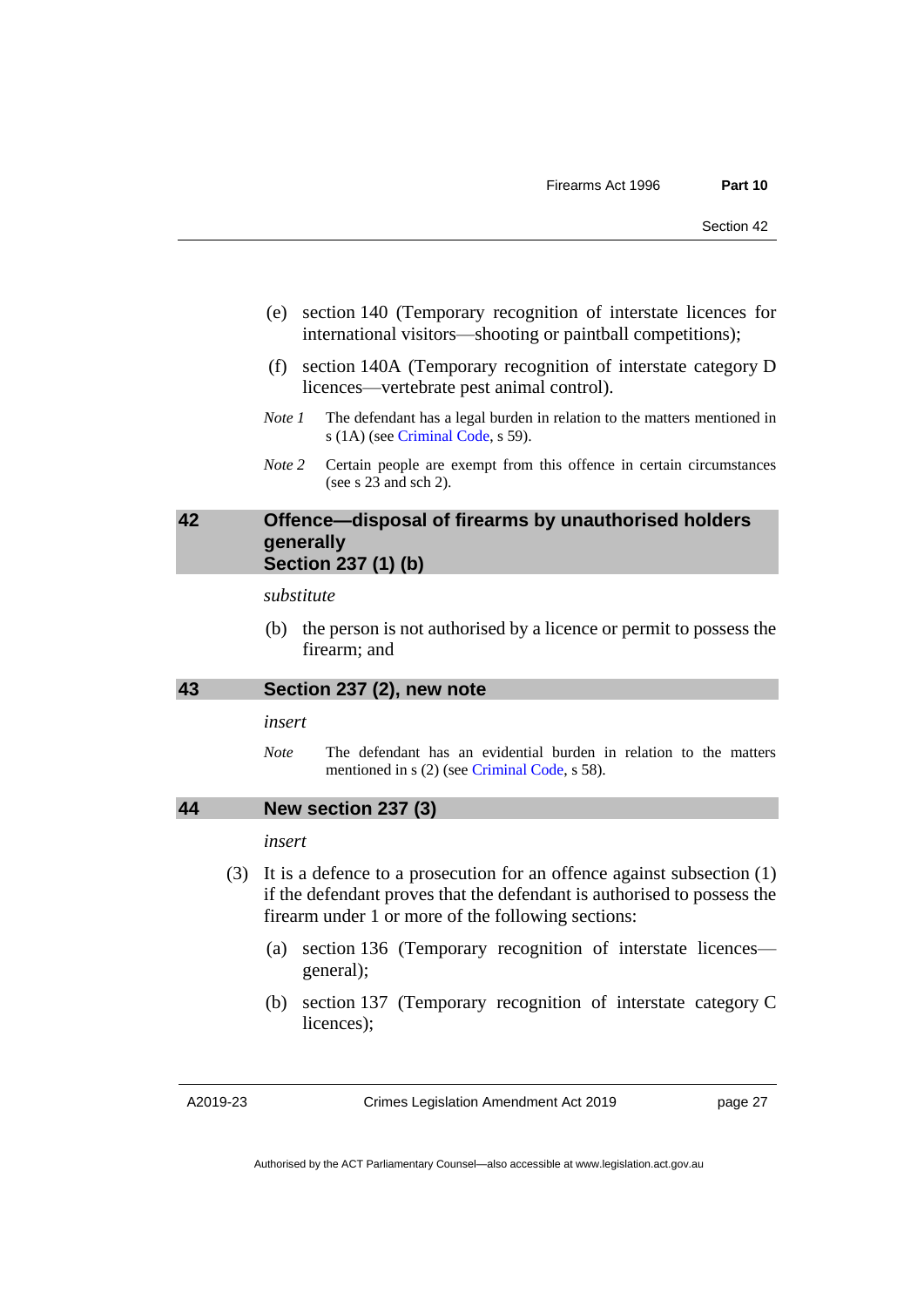#### **Part 10** Firearms Act 1996

Section 45

- (c) section 138 (Interstate residents moving to ACT—category A, B, and paintball marker licences);
- (d) section 139 (Interstate residents moving to ACT—category C and H licences);
- (e) section 140 (Temporary recognition of interstate licences for international visitors—shooting or paintball competitions);
- (f) section 140A (Temporary recognition of interstate category D licences—vertebrate pest animal control).
- *Note 1* The defendant has a legal burden in relation to the matters mentioned in s (3) (see [Criminal Code,](http://www.legislation.act.gov.au/a/2002-51) s 59).
- *Note 2* Certain people are exempt from this offence in certain circumstances (see s  $23$  and sch 2).

### <span id="page-31-0"></span>**45 Offence—disposal of inherited firearms Section 238 (b)**

*substitute*

(b) the person is not authorised by a licence or permit to possess the firearm; and

### <span id="page-31-1"></span>**46 New section 238 (2)**

### *insert*

- (2) It is a defence to a prosecution for an offence against subsection (1) if the defendant proves that the defendant is authorised to possess the firearm under 1 or more of the following sections:
	- (a) section 136 (Temporary recognition of interstate licences general);
	- (b) section 137 (Temporary recognition of interstate category C licences);
	- (c) section 138 (Interstate residents moving to ACT—category A, B, and paintball marker licences);

page 28 Crimes Legislation Amendment Act 2019

A2019-23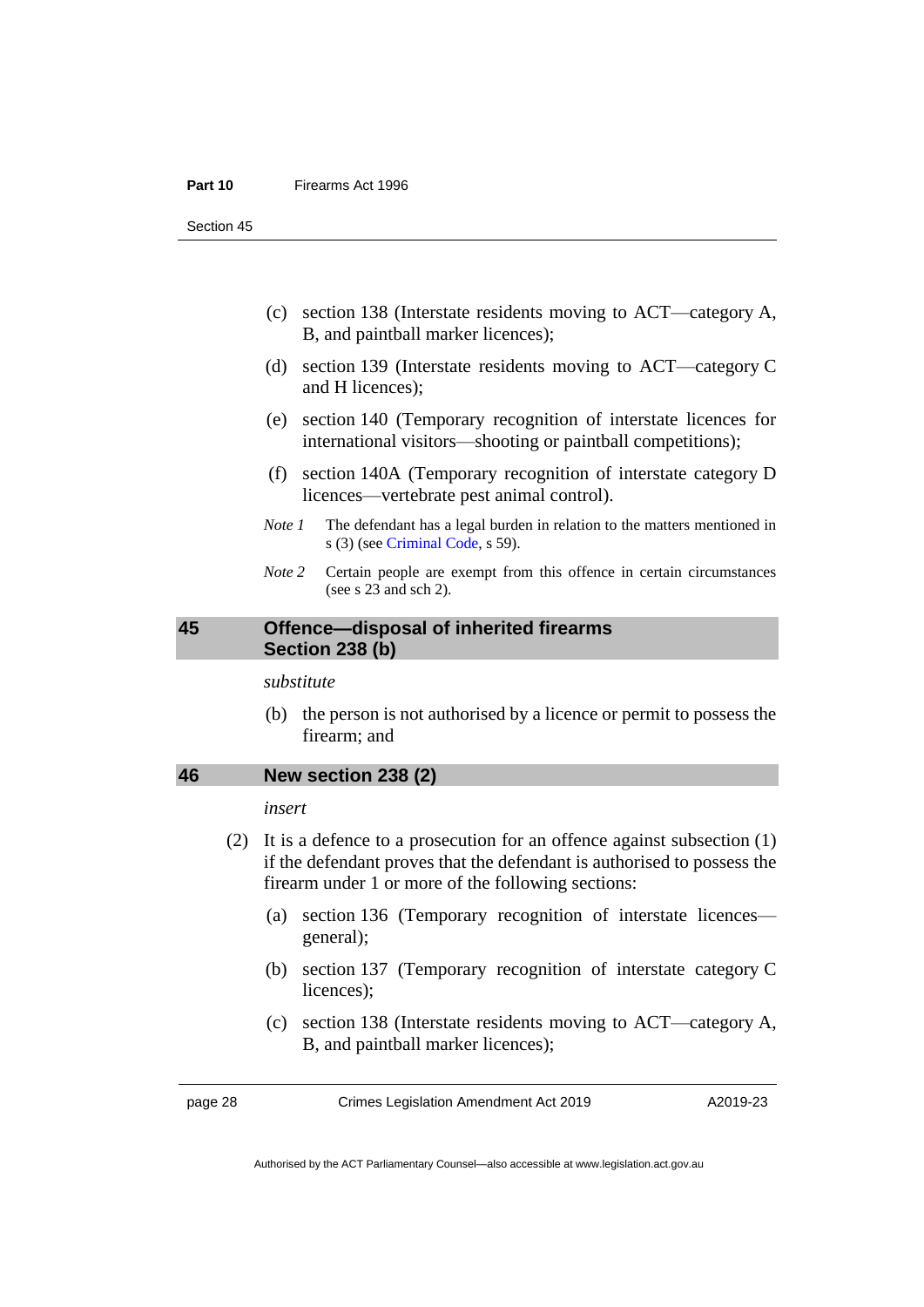- (d) section 139 (Interstate residents moving to ACT—category C and H licences);
- (e) section 140 (Temporary recognition of interstate licences for international visitors—shooting or paintball competitions);
- (f) section 140A (Temporary recognition of interstate category D licences—vertebrate pest animal control).
- *Note 1* The defendant has a legal burden in relation to the matters mentioned in s (2) (see [Criminal Code,](http://www.legislation.act.gov.au/a/2002-51) s 59).
- *Note 2* Certain people are exempt from this offence in certain circumstances (see s 23 and sch 2).

### <span id="page-32-0"></span>**47 Offence—possessing ammunition generally Section 249 (1) (b)**

*substitute*

(b) the person is not authorised by a licence or permit to possess or acquire the ammunition.

### <span id="page-32-1"></span>**48 Section 249 (2), new note**

### *insert*

*Note* The defendant has an evidential burden in relation to the matters mentioned in s (2) (see [Criminal Code,](http://www.legislation.act.gov.au/a/2002-51) s 58).

### <span id="page-32-2"></span>**49 Section 249 (3), new note**

### *insert*

*Note* 2 The defendant has an evidential burden in relation to the matters mentioned in s (3) (see [Criminal Code,](http://www.legislation.act.gov.au/a/2002-51) s 58).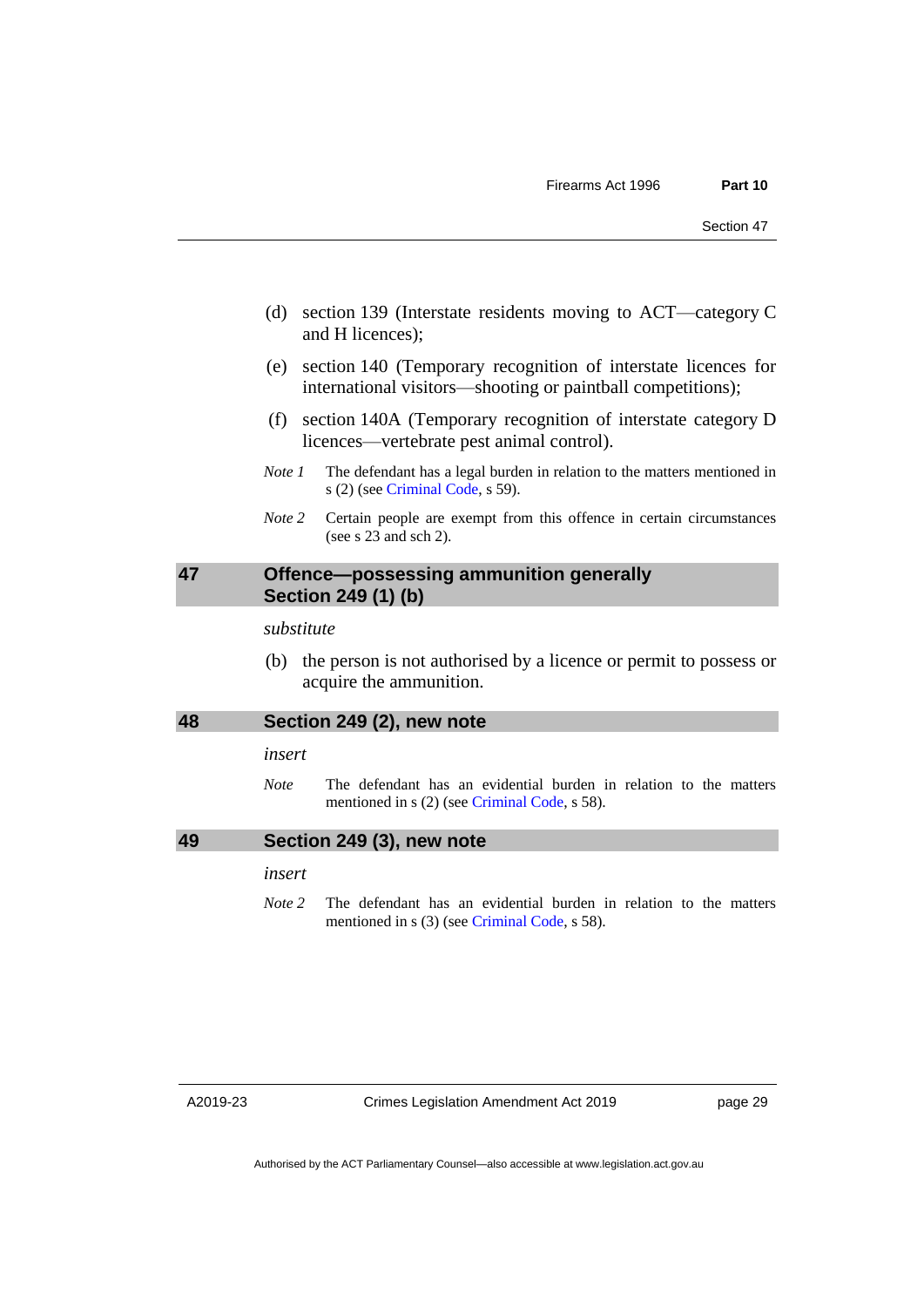#### **Part 10** Firearms Act 1996

Section 50

### <span id="page-33-0"></span>**50 New section 249 (5)**

*insert*

- (5) It is a defence to a prosecution for an offence against subsection (1) if the defendant proves that the defendant is authorised to possess or acquire the ammunition under 1 or more of the following sections:
	- (a) section 136 (Temporary recognition of interstate licences general);
	- (b) section 137 (Temporary recognition of interstate category C licences);
	- (c) section 138 (Interstate residents moving to ACT—category A, B, and paintball marker licences);
	- (d) section 139 (Interstate residents moving to ACT—category C and H licences);
	- (e) section 140 (Temporary recognition of interstate licences for international visitors—shooting or paintball competitions);
	- (f) section 140A (Temporary recognition of interstate category D licences—vertebrate pest animal control).
	- *Note 1* The defendant has a legal burden in relation to the matters mentioned in s (5) (see [Criminal Code,](http://www.legislation.act.gov.au/a/2002-51) s 59).
	- *Note* 2 Certain people are exempt from this offence in certain circumstances (see s 23 and sch 2).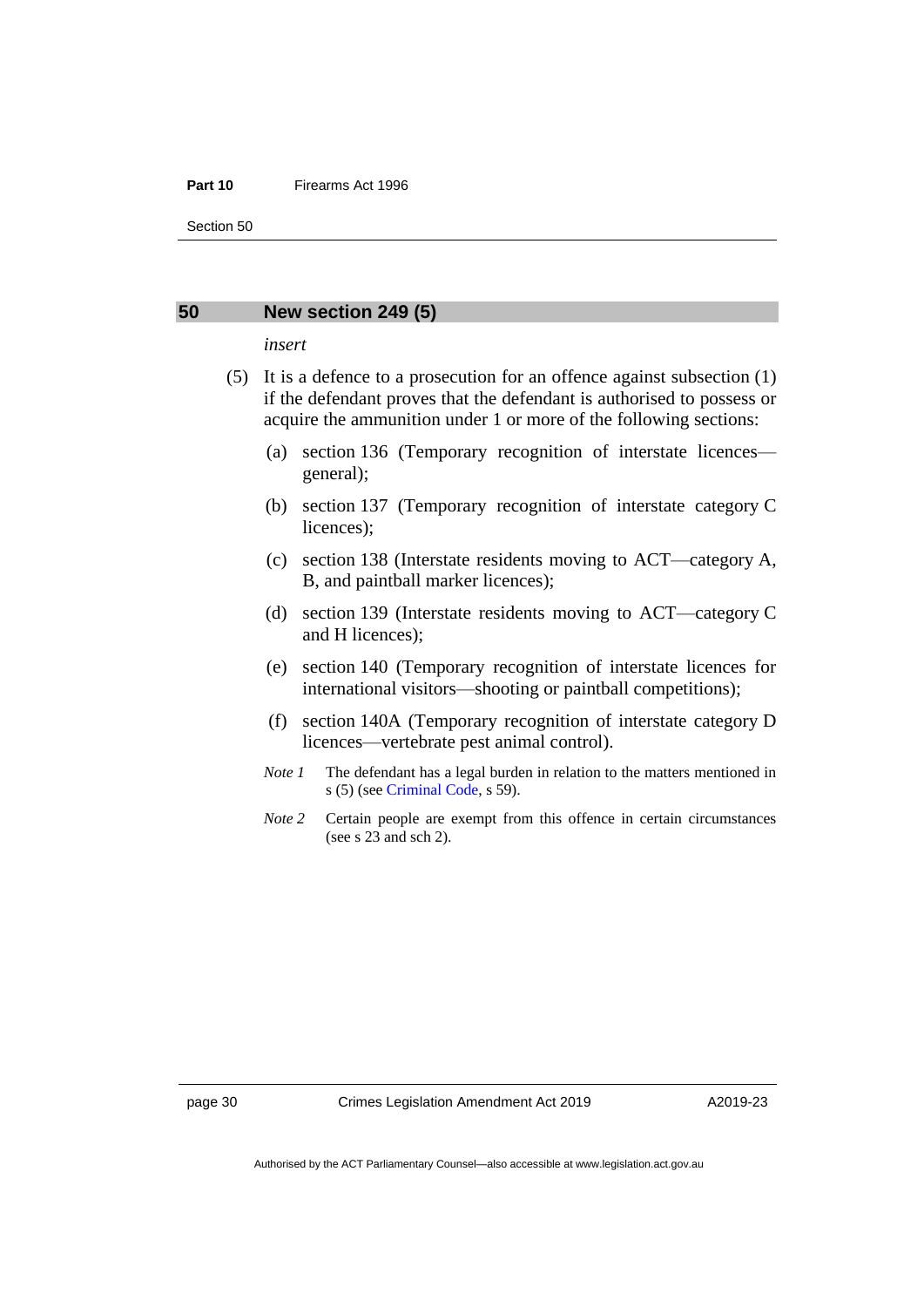### <span id="page-34-0"></span>**Part 11 Medicines, Poisons and Therapeutic Goods Act 2008**

<span id="page-34-1"></span>**51 Meaning of** *prohibited substance* **and** *schedule 10 substance***—Act Section 13, definition of** *prohibited substance***, except note**

*substitute*

### *prohibited substance*—

- (a) means a substance to which the medicines and poisons standard, schedule 9 applies; but
- (b) does not include cannabis food products.

### <span id="page-34-2"></span>**52 New section 13 (2)**

*insert*

(2) In this section:

*cannabis food product*—see the *[Drugs of Dependence Act](http://www.legislation.act.gov.au/a/alt_a1989-11co) 1989*, section 6.

A2019-23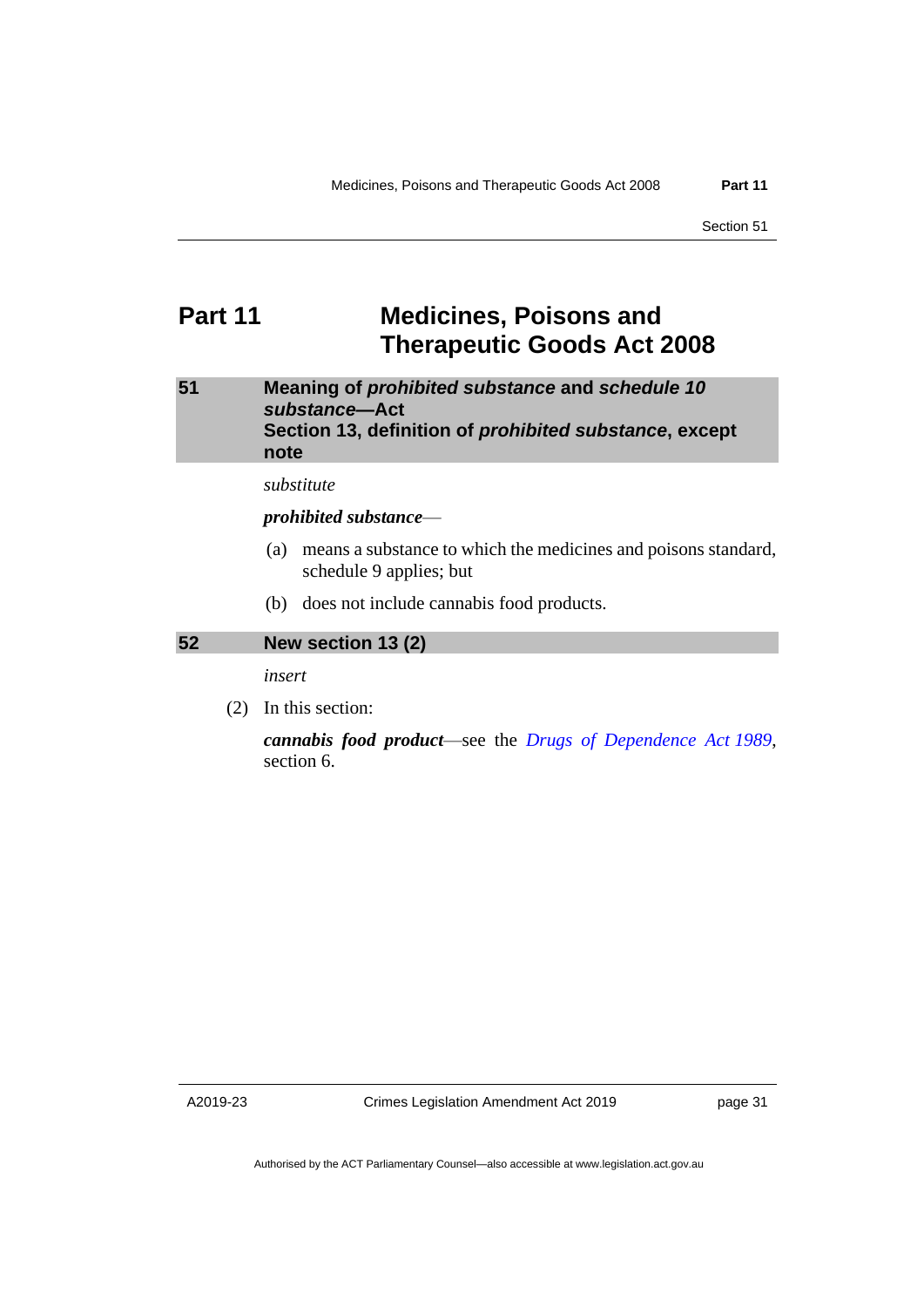### **Part 12** Personal Violence Act 2016

Section 53

### <span id="page-35-0"></span>**Part 12 Personal Violence Act 2016**

### <span id="page-35-1"></span>**53 Giving evidence by affidavit for interim order Section 57A (2) (b)**

#### *substitute*

- (b) sworn or affirmed before a police officer of, or above, the rank of sergeant.
- *Note* An affidavit may also be sworn or affirmed before a person mentioned in the *[Oaths and Affirmations Act](http://www.legislation.act.gov.au/a/1984-79) 1984*, s 11.

### <span id="page-35-2"></span>**54 New section 64G**

*in division 4.4A, insert*

### **64G Affidavit of service of documents by police**

If a police officer serves a document on a person under this Act, an affidavit of service by the police officer may be sworn or affirmed before another police officer of, or above, the rank of sergeant.

*Note* An affidavit may also be sworn or affirmed before a person mentioned in the *[Oaths and Affirmations Act](http://www.legislation.act.gov.au/a/1984-79) 1984*, s 11.

page 32 Crimes Legislation Amendment Act 2019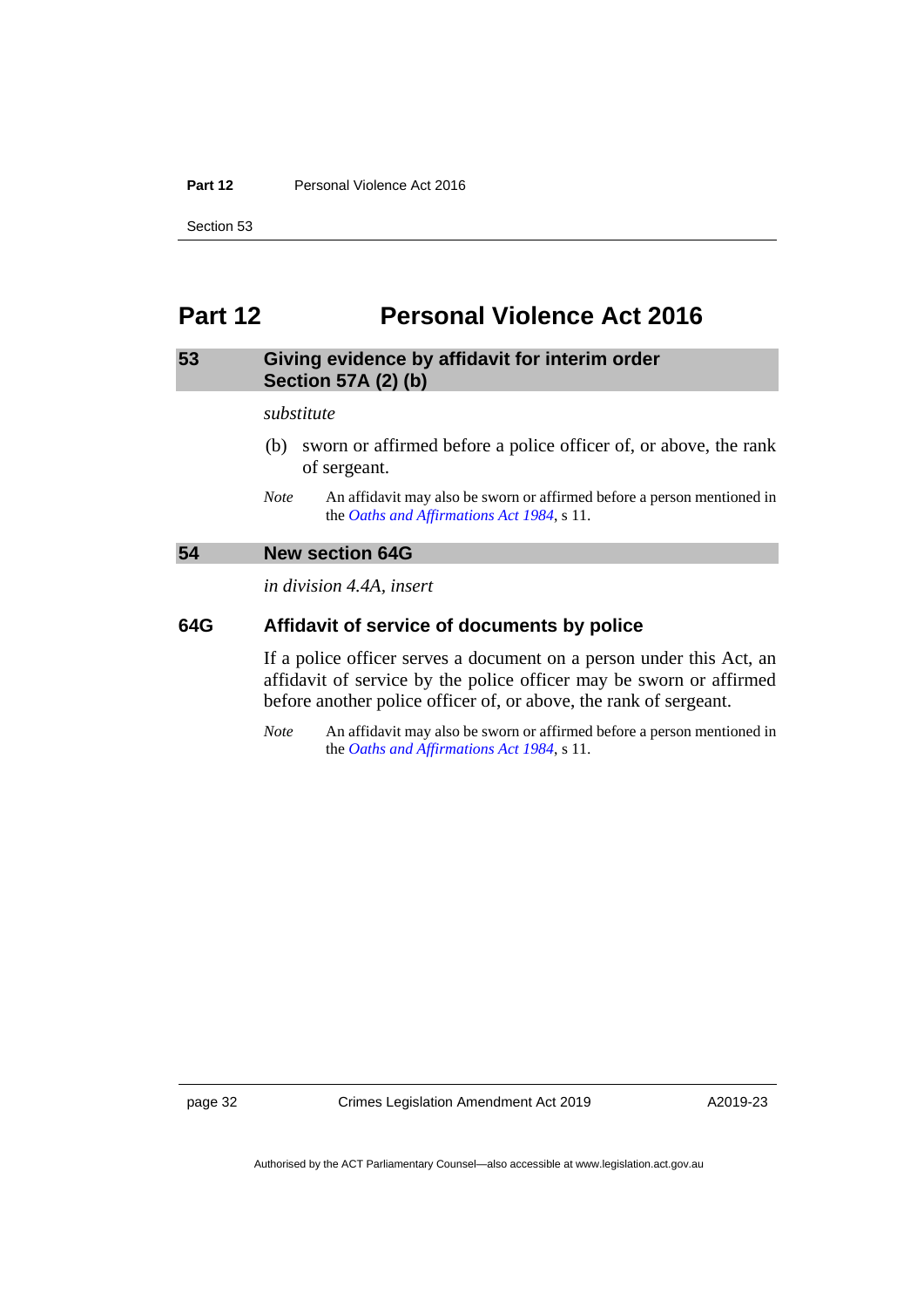### <span id="page-36-0"></span>**Part 13 Road Transport (Alcohol and Drugs) Act 1977**

### <span id="page-36-1"></span>**55 Prescribed drug in oral fluid or blood––driver or driver trainer New section 20 (3A)**

*insert*

(3A) A defendant in a prosecution for an offence against this section cannot rely on the [Criminal Code,](http://www.legislation.act.gov.au/a/2002-51) section 36 (Mistake of fact—strict liability) in relation to having delta-9-tetrahydrocannabinol in the defendant's oral fluid or blood if the defendant's mistake relates to the effect of consumption of a cannabis food product on the presence of delta-9-tetrahydrocannabinol in the defendant's oral fluid or blood.

### <span id="page-36-2"></span>**56 Section 20 (5), new definition of** *cannabis food product*

*insert*

*cannabis food product*—see the *[Drugs of Dependence Act](http://www.legislation.act.gov.au/a/alt_a1989-11co) 1989*, section 6.

A2019-23

Crimes Legislation Amendment Act 2019

page 33